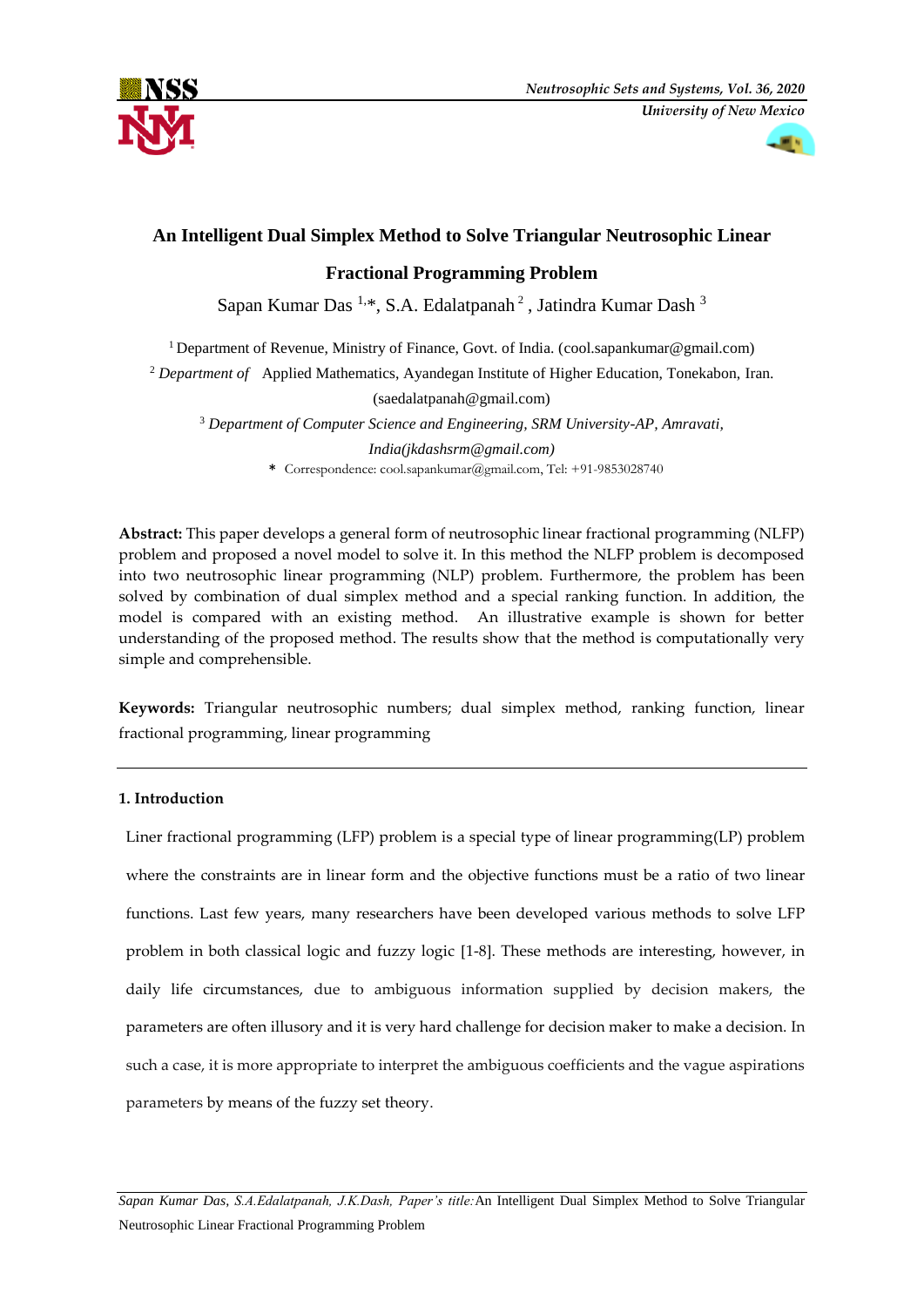In this manuscript a real life problem was presented, having vague parameters. Perhaps the best task given to mankind is to control the earth inside which they live. Anyway, some guidance's have been given and, limits have been set with the end goal that some law of nature ought not to be abused. During the time spent controlling nature, humanity has developed extremely incredible instruments that permit them to have control of some significant spots like the ocean, air, and ground. For instance, and as a genuine circumstance, an infection called Covid-19 was recognized first in the city of Wuhan China, which is the capital of Hubei territory on December 31, 2019. In the wake of appearing the pneumonia without an unmistakable reason and for which the antibodies or medicines were not found. Further, it is indicated that the transmission of the infection differs from Human to Human. The case spread Wuhan city as well as to different urban areas of China. Moreover, the disease spread to other area of the world, for example, Europe, North America, and Asia. It is obscure to all whether the infection will be spread all world or constrained to some nation. In this point, what is the amount of the affected related to the number of the individuals? It's absolutely blind in regards to everybody and the information's are uncertain. Whether or not it was impacted to each age social occasion or some specific get-together? Everything is questionable and uncertain. Hence, from the above real-life conditions, the values are incomplete and ambiguous. This type of problem can be handled by way of fuzzy sets.

The thought of fuzzy logic was setup by Zadeh [16] and from that point forward it has discovered enormous applications in different fields. When applied the LFP problem with fuzzy numbers, it is termed as fuzzy LFP (FLFP) problem. As yet, exceptional sorts of FLFP problem have already been interpreted within many articles to resolve such kind of problems. Li and Chen [9] developed an approach for solving FLFP problem via triangular fuzzy numbers, inspired by them, a multi-objective LFP problem with the fuzzy strategy is viewed via Luhandjula [10]. Meher et al. [20] proposed an idea to compute an  $(\alpha, \beta)$  optimal solution for finding FLFP problem. Subsequently, Veeramani and Sumathi [15] examined a FLFP problem with triangular fuzzy number by way of multi-objective LFP problem and changed into a single objective linear programming problem. A goal programming approach used to be delivered to solve FLFP problem via Veeramani and

*Sapan Kumar Das, S.A.Edalatpanah, J.K.Dash, Paper's title:*An Intelligent Dual Simplex Method to Solve Triangular Neutrosophic Linear Fractional Programming Problem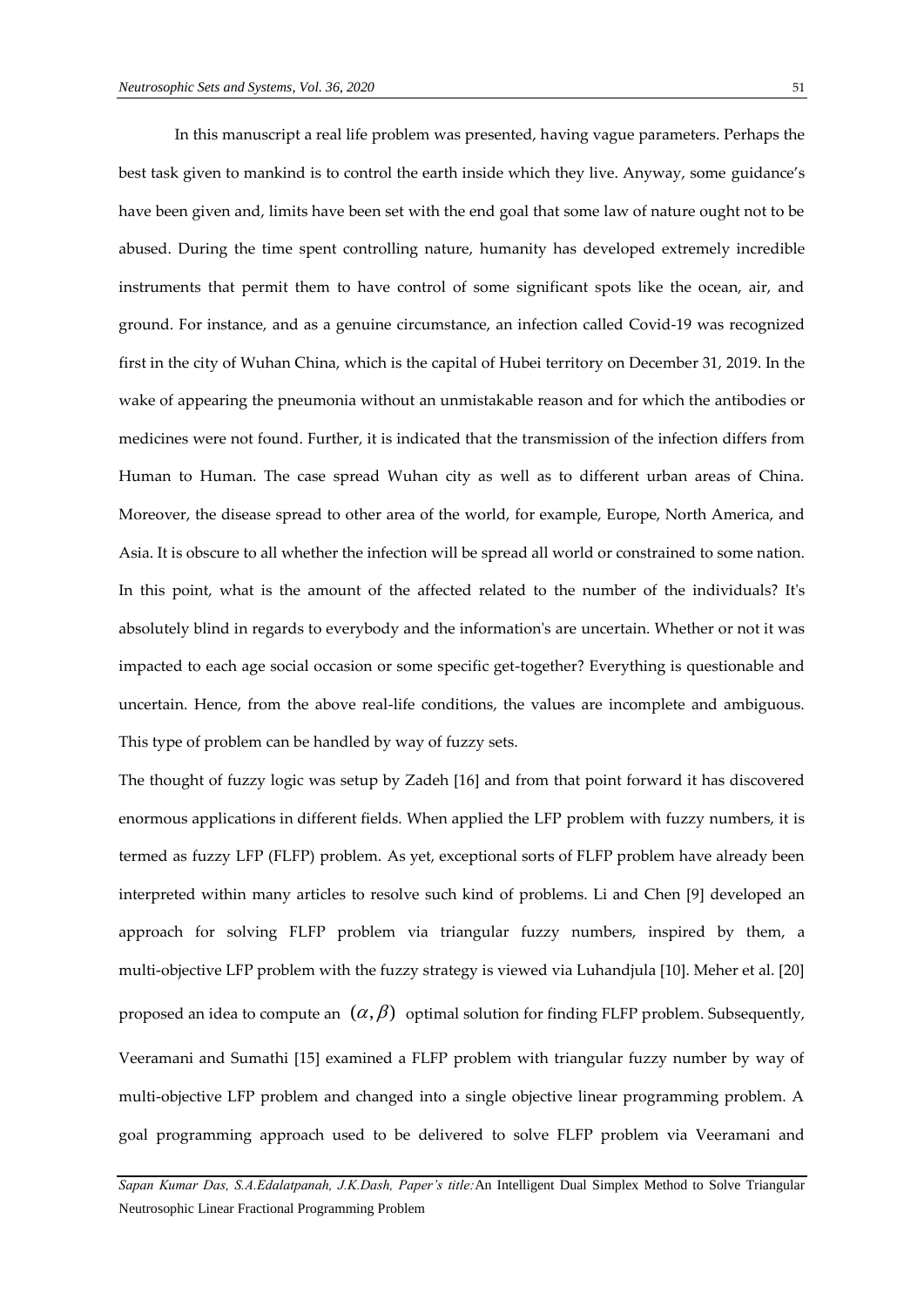Sumathi [6]. However, Das et al. [11] solved the FLFP problem using the concepts of simple ranking approach between two triangular fuzzy numbers. Das and Mandal [14] introduced a ranking method for solving the FLFP problem. A method was introduced by Pop and Minasian [2] for solving fully FLFP (FFLFP) problem where the cost of objective, constraints and the variables are triangular fuzzy numbers. Later on, some of the mathematicians [3-4,17-19,21-23] proposed a different methods for solving FFLFP problem. A new method of lexicographic optimal solution was proposed by Das et al. [12].

The drawback of fuzzy sets, whence its incapacity to successfully symbolize facts as its only take into consideration the truth membership function. To conquer this trouble, Atanassov [24]presented the concept of intuitionistic fuzzy sets (IFS) which is a hybrid of fuzzy sets, he took into consideration both truth and falsity membership functions. However, in real-life situations it's still facing some difficulty in case of decision making. Therefore, new set theory was introduced which dealt with incomplete, inconsistency and indeterminate informations called neutrosophic set (NS).

Neutrosophic logic was introduced by Smarandache [27] as a new generalization of fuzzy logic and IFSs. Neutrosophic set may be characterized by three independent components i.e. (i) truth-membership component *(T),* (ii) indeterminacy membership component *(I),* (iii) falsity membership component *(F).*

The decision makers in neutrosophic set want to increase the degree of truth membership and decrease the degree of both indeterminacy and falsity memberships. The truth membership function is exactly the inverse or in the opposite side of the falsity membership function, while the indeterminate membership function took some of its values from the truth membership function and other values of indeterminacy are took from the falsity membership function, that is mean the indeterminate membership is in the middle position between truth and falsity. For solving practical problems, a single value neutrosophic set (SVNS) was introduced by Wang et al. [45]. Some authors [46-48] considered the problem of SVNS in practical applications like educational sector, social sector. The basic definitions and notions of neutrosophic number (NN) were set up by Samarandache [37]. Recently, Abdel-Basset et al. [38] presented a novel technique for neutrosophic

*Sapan Kumar Das, S.A.Edalatpanah, J.K.Dash, Paper's title:*An Intelligent Dual Simplex Method to Solve Triangular Neutrosophic Linear Fractional Programming Problem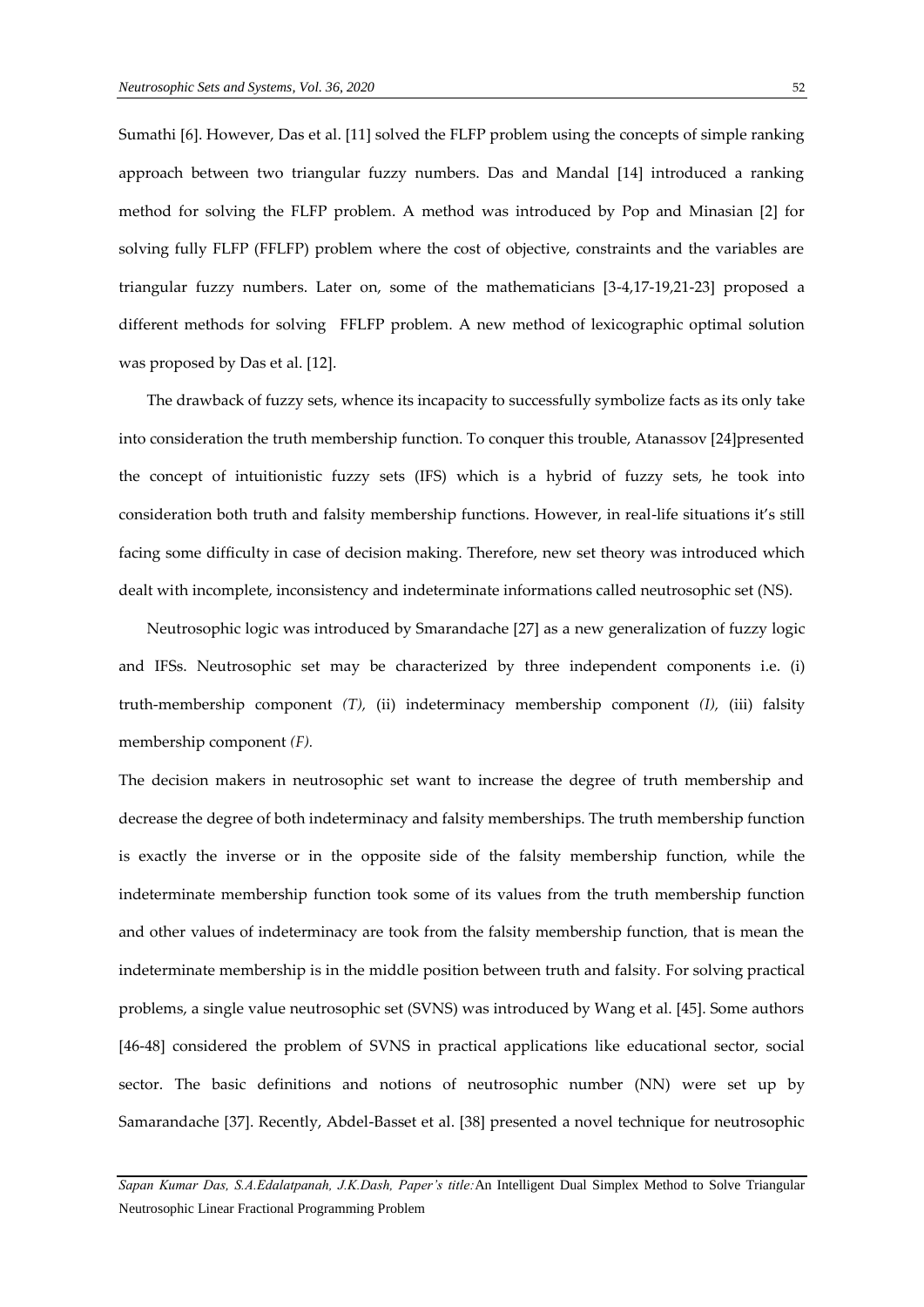LP problem by considering trapezoidal neutrosophic numbers. Edalatpanah [34] proposed a direct model for solving LP by considering triangular neutrosophic numbers. A new method to find the optimal solution of LP problem in NNs environment was proposed by Ye et al. [43]. The field of solving LP problem with single objective in NNs environment with the help of goal programming introduced by Banerjee and Pramanik [42]. Again, Pramanik and Dey [41] have solved the problem of linear bi-level-LP problem under NNs. Maiti et al. [39] introduced a strategy for multi-level multi-objective LP problem with NNs. Huda E. Khalid [54] established a new branch in neutrosophic theory named as neutrosophic geometric programming problems with their newly algorithms , and novel definitions and theorems.

Here, we consider NLFP problem in which all the parameters, except crisp decision variables are considered as triangular neutrosophic numbers. We emphasize that there are few manuscripts have used triangular neutrosophic numbers in LFP problems. Recently, an interesting method was proposed by Abdel-Basset et al. [28] for solving neutrosophic LFP (NLFP). The NLFP problem is transformed into an equivalent crisp multi-objective linear fractional programming (MOLFP) problem, where the authors have transformed the crisp MOLFP problem is reduced to a single objective LP problem which can be solved easily by suitable LP technique. However, the above mentioned method has a drawback where the solutions are obtained does not satisfy the constraints, more constraints arise step by step.

In this paper, the NLFP problem is decomposed in two NLP problem. The NLP problem is transformed into crisp LP problem by using ranking function. By using dual simplex method, the crisp LP problem was solved. Consequently, the adequacy of the applied procedure is shown through a numerical example.

The remain parts of this paper were orchestrated as follow: some basic definitions and arithmetical operation with respect to the neutrosophic numbers are introduced in Section 2. The strategy of the proposed technique was contained in Section 3. In section 4, the proposed system applied with representation numerical guide to explain its appropriateness. The article reaches a conclusion containing the finishing up comments introduced in Section 5.

*Sapan Kumar Das, S.A.Edalatpanah, J.K.Dash, Paper's title:*An Intelligent Dual Simplex Method to Solve Triangular Neutrosophic Linear Fractional Programming Problem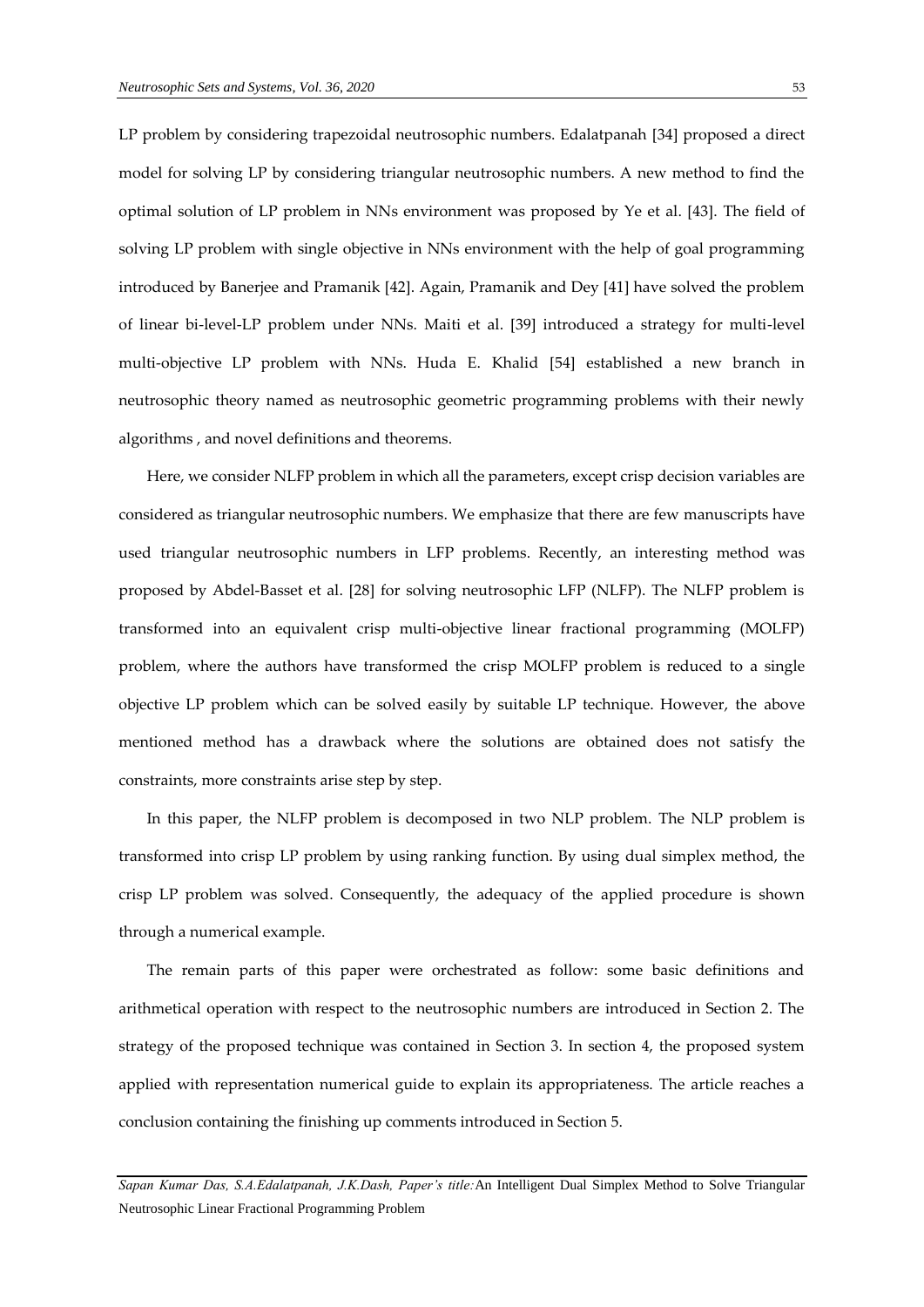#### **2. Preliminaries**

In this section, we present the basic notations and definitions, which are used throughout this paper. **Definition 1. [28]**

Assume X is a universal set and  $x \in X$ . A neutrosophic set N may be defined via three membership

functions for truth, indeterminacy along with falsity and denoted by  $\;\; T_N^{}(x)$  ,  $I_N^{}(x)$  and  $\; F_N^{}(x)$ 

These are real standard or real nonstandard subsets of  $]0^-,1^+[$ . That is  $T_N(x) : X \to \int_0^1 0, 1 \, \cdot \left[ \int_0^1 I_N(x) \cdot X \to \int_0^1 0, 1 \, \cdot \left[ \int_0^1 I_N(x) \cdot X \to \int_0^1 I_N(x) \right] dx$ and  $F_N(x)$ :  $X \to \left]$  <sup>-</sup> 0,1<sup>+</sup>  $\left[$ . There is no restriction on the sum of  $T_N(x)$ ,  $I_N(x)$  and  $F_N(x)$ , so  $0^- \le \sup T_N(x) + \sup T_N(x) + \sup F_N(x) \le 3^+$ .

# *Definition 2. [38]*

A single-valued neutrosophic set (SVNS) N over  $X$  is an object having the form  $N = {x, T_N(x), I_N(x), F_N(x)}$  , where X be a space of discourse,  $N = \{ x, T_N(x), I_N(x), F_N(x) \}$ , where X be a<br> $T_N(x) : X \to [0,1], I_N(x) : X \to [0,1]$  and  $F_N(x) : X \to [0,1]$ with  $0 \le T_{N}(x) + I_{N}(x) + F_{N}(x) \le 3, \forall x \in X$ .

**Definition 3** [34]. A triangular neutrosophic number (TNNs) is signified via  $N = <(a_1^l, a_2^l, a_3^l); (q_1^l, q_2, q_3^l) >$  is an extended version of the three membership functions for the truth, indeterminacy, and falsity of *x* can be defined as follows:

$$
T_N(x) = \begin{cases} \frac{\left(x - a'_1\right)}{\left(a'_2 - a'_1\right)} & a'_1 \le x < a'_2, \\ 1 & x = a'_2, \\ \frac{\left(a'_3 - x\right)}{\left(a'_3 - a'_2\right)} & a'_2 \le x < a'_3, \\ 0 & \text{something else.} \end{cases}
$$

*Sapan Kumar Das, S.A.Edalatpanah, J.K.Dash, Paper's title:*An Intelligent Dual Simplex Method to Solve Triangular Neutrosophic Linear Fractional Programming Problem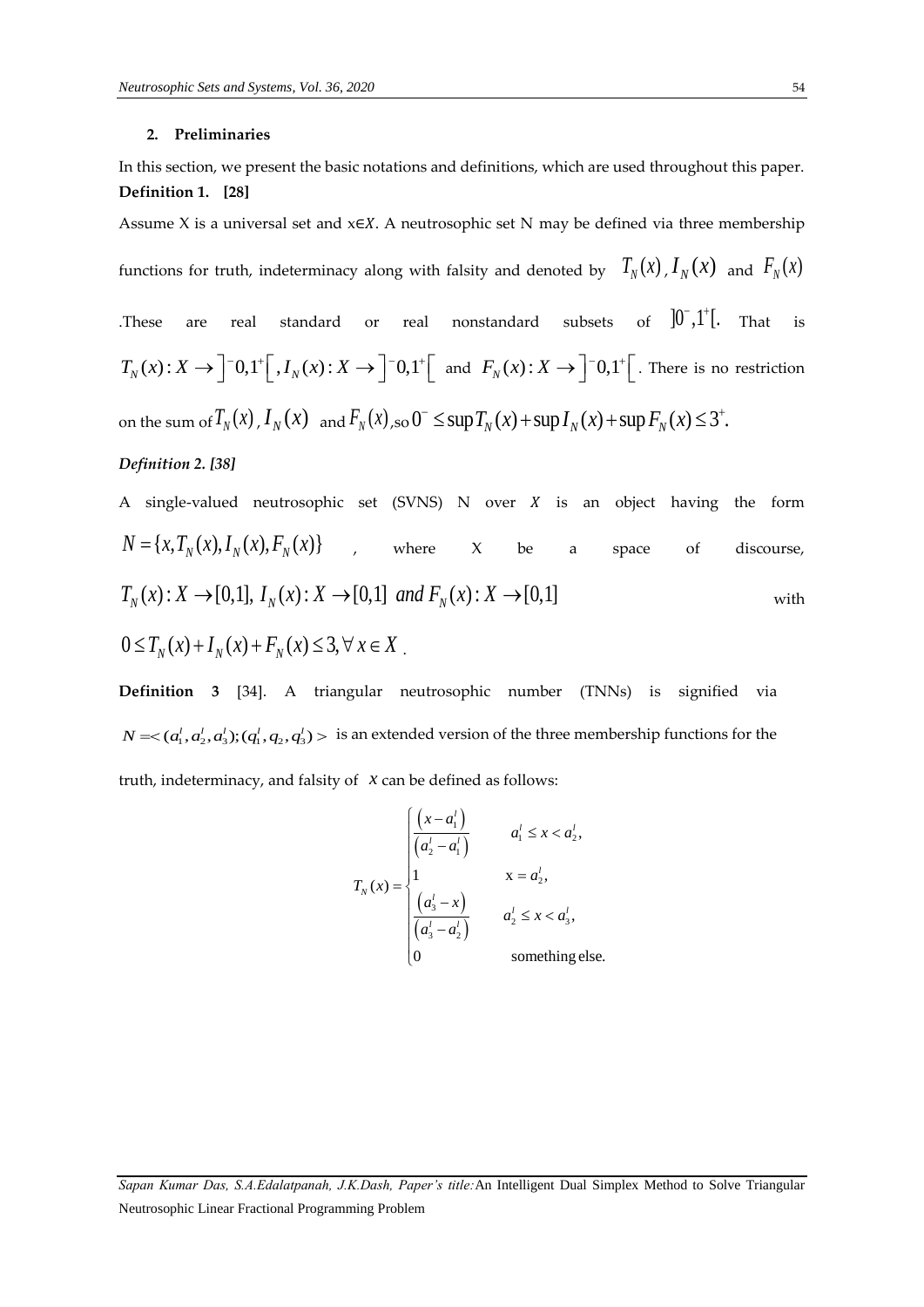$$
I_{N}(x) = \begin{cases} \frac{(a_{2}^{l} - x)}{(a_{2}^{l} - a_{1}^{l})} & a_{1}^{l} \leq x < a_{2}^{l}, \\ 1 & x = a_{2}^{l}, \\ \frac{(x - a_{2}^{l})}{(a_{3}^{l} - a_{2}^{l})} & a_{2}^{l} \leq x < a_{3}^{l}, \\ 0 & \text{something else.} \end{cases}
$$

$$
F_{N}(x) = \begin{cases} \frac{(a_{2}^{l} - x)}{(a_{2}^{l} - a_{1}^{l})} & a_{1}^{l} \leq x < a_{2}^{l}, \\ 0 & x = a_{2}^{l}, \\ \frac{(x - a_{2}^{l})}{(a_{3}^{l} - a_{2}^{l})} & a_{2}^{l} \leq x < a_{3}^{l}, \\ 1 & \text{something else.} \end{cases}
$$

Where,  $0 \le T_N(x) + I_N(x) + F_N(x) \le 3, x \in N$  Additionally, when  $a_1^l \ge 0$ , N is called a non

negative TNN. Similarly, when  $a_1^l < 0$ ,  $N$  becomes a negative TNN.

**Definition 4** [28].(Arithmetic Operations)

Suppose  $N_1 = \langle (a_1^l, a_2^l, a_3^l); (q_1^l, q_2, q_3^l) \rangle$  and  $N_2 = \langle (b_1^l, b_2^l, b_3^l); (r_1^l, r_2, r_3^l) \rangle$  be two TNNs. Then the

arithmetic relations are defined as:

arithmetic relations are defined as:  
\n(i) 
$$
N_1 \oplus N_2 = \langle (a'_1 + b'_1, a'_2 + b'_2, a'_3 + b'_3); (q'_1 \wedge r'_1, q_2 \vee r_2, q'_3 \vee r'_3) \rangle
$$
  
\n(ii)  $N_1 - N_2 = \langle (a'_1 - b'_3, a'_2 - b'_2, a'_3 - b'_1); (q'_1 \wedge r'_1, q_2 \vee r_2, q'_3 \vee r'_3) \rangle$   
\n(iii)  $N_1 \otimes N_2 = \langle (a'_1 b'_1, a'_2 b'_2, a'_3 b'_3); (q'_1 \wedge r'_1, q_2 \vee s_2, q'_3 \wedge r'_3) \rangle$ , if  $a'_1 > 0, b'_1 > 0$ ,  
\n(iv)  $\lambda N = \int_{0}^{1} \langle ( \lambda a'_1, \lambda a'_2, \lambda a'_3); (q'_1, q_2, q'_3) \rangle$ , if  $\lambda > 0$ 

$$
(iv)\lambda N_1 = \begin{cases} <(\lambda a_1^1, \lambda a_2^1, \lambda a_3^1); (q_1^1, q_2, q_3^1)>, & \text{if } \lambda > 0 \\ <(\lambda a_3^1, \lambda a_2^1, \lambda a_1^1); (q_1^1, q_2, q_3^1)>, & \text{if } \lambda < 0 \end{cases}
$$

$$
I_{N}(x) = \begin{vmatrix} \frac{a_{1}^{2} - x_{1}^{2}}{a_{1}^{2} - a_{1}^{2}} & a_{1}^{2} \leq x < a_{1}^{2}, \\ 0 & 0 & x < a_{2}^{2}, \\ 0 & 0 & \text{something else.} \end{vmatrix}
$$
\n
$$
I_{N}(x) = \begin{vmatrix} \frac{a_{1}^{2} - x_{1}^{2}}{a_{1}^{2} - a_{2}^{2}} & a_{1}^{2} \leq x < a_{1}^{2}, \\ 0 & 0 & \text{something else.} \end{vmatrix}
$$
\n
$$
F_{N}(x) = \begin{vmatrix} \frac{a_{1}^{2} - x_{1}^{2}}{a_{1}^{2} - a_{2}^{2}} & a_{1}^{2} \leq x < a_{1}^{2}, \\ 0 & x < a_{2}^{2}, \\ 0 & 0 & x < a_{2}^{2}, \\ 0 & 0 & x < a_{2}^{2}, \\ 0 & 0 & x < a_{2}^{2}, \end{vmatrix}
$$
\n
$$
I_{N}(x) = P_{N}(x) = \begin{cases} \frac{a_{1}^{2} - a_{1}^{2}}{a_{1}^{2} - a_{2}^{2}} & a_{1}^{2} \leq x < a_{1}^{2}, \\ 0 & x < a_{2}^{2}, \\ 0 & 0 & x < a_{2}^{2}, \\ 0 & 0 & x < a_{2}^{2}, \\ 0 & 0 & x < a_{2}^{2}, \\ 0 & 0 & x < a_{2}^{2}, \\ 0 & 0 & x < a_{2}^{2}, \\ 0 & 0 & 0 & x < a_{2}^{2}, \\ 0 & 0 & 0 & x < a_{2}^{2}, \\ 0 & 0 & 0 & x < a_{2}^{2}, \\ 0 & 0 & 0 & x < a_{2}^{2}, \\ 0 & 0 & 0 & 0 & x < a_{2}^{2}, \\ 0 & 0 & 0 & 0 & x < a_{2}^{2}, \\ 0 & 0 & 0 & 0 & x < a_{2}^{2}, \\ 0 & 0 & 0 & 0 & 0 & x < a_{2}^{2}, \\ 0 & 0 & 0 & 0 & 0 & x < a_{2}^{2}, \\
$$

**Definition 5** [28]. Suppose  $N_1$  and  $N_2$  be two TNNs. Then:

(i)  $N_{1}\leq N_{2}$  if and only if  $\ \mathfrak{R}(N_{1})\!\leq\!\mathfrak{R}(N_{2}).$ 

*Sapan Kumar Das, S.A.Edalatpanah, J.K.Dash, Paper's title:*An Intelligent Dual Simplex Method to Solve Triangular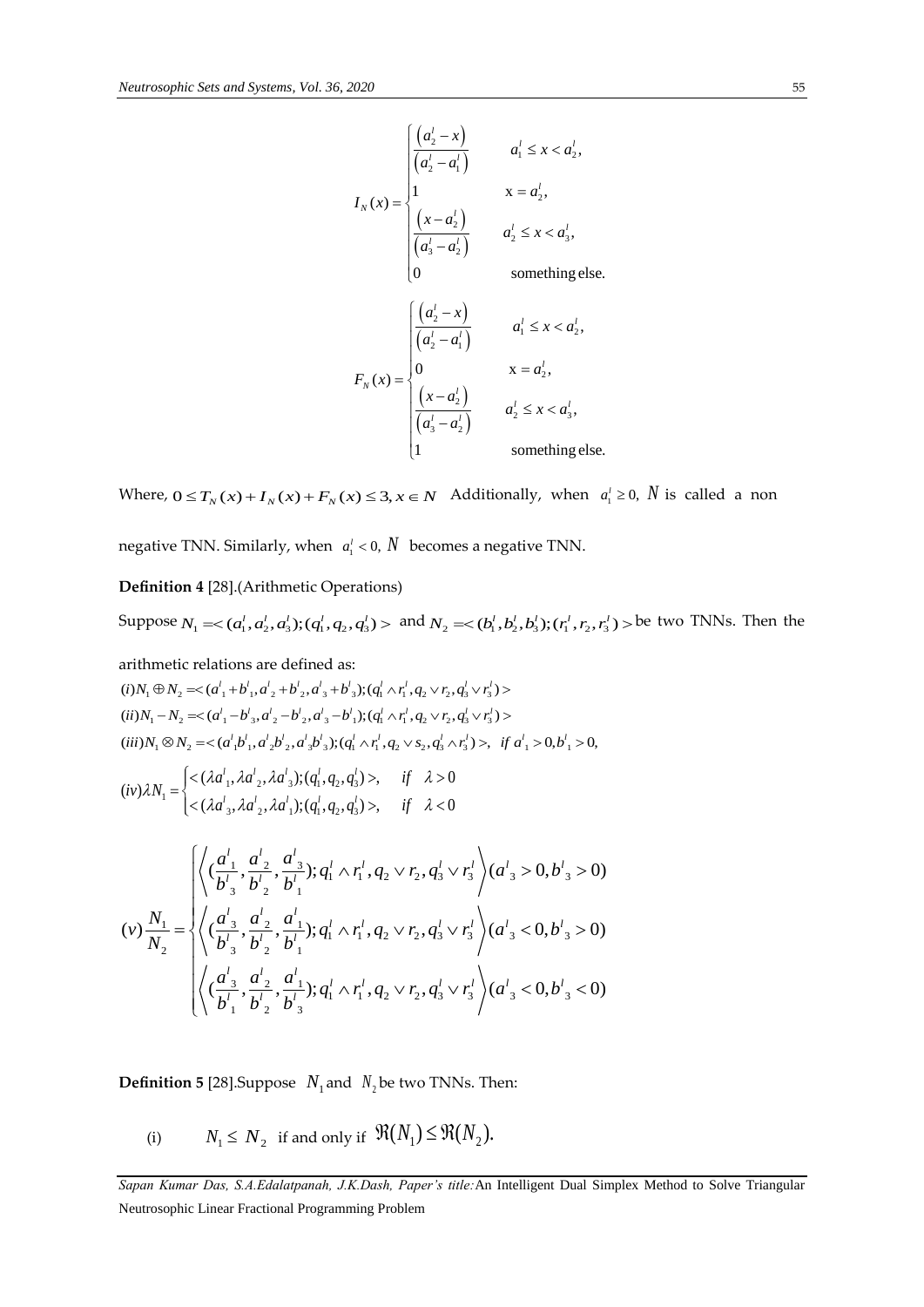(ii)  $N_{1}$  <  $N_{2}$  if and only if  $\mathfrak{R}(N_{1})$  <  $\mathfrak{R}(N_{2})$ .

Where  $\mathfrak{R}(.)$  is a ranking function.

**Definition 6** [32].The ranking function for triangular neutrosophic number

$$
N = <(a'_1, a'_2, a'_3); (q'_1, q_2, q'_3) > \text{is defined as:}
$$
  

$$
\mathfrak{R}(N) = \frac{a'_1 + a'_2 + a'_3}{9} (q'_1 + (1 - q_2) + (1 - q'_3)).
$$

## **3. Proposed Method**

One of the main aims of this paper is to extend the linear fractional problem into neutrosophic linear fractional programming problem.

The crisp LFP problem can be presented in the following way:  
\n
$$
Max (or Min) z(x) = \frac{N(x)}{D(x)}
$$

Subject to (1)

$$
x \in S.
$$

where  $N(x)$  *and*  $D(x)$  are linear functions and the set S is defined as  $S = \{x / Ax \le b, x > 0\}$ .

Here A is a fuzzy *m x n* matrix.

The problem (1) can be written as:

$$
\max (or \min) z(x) \quad N(x)
$$
  
s.t.  $x \in S$   

$$
\min (or \max) z(x) \quad D(x)
$$
  
s.t.  $x \in S$  (2)

Now, we consider the neutrosophic linear fractional programming (NLFP) problem with *m* constraints and *n* variables:

$$
\text{Max (or min)} \quad \tilde{Z} = \frac{\tilde{n}^T \otimes x + \tilde{r}}{\tilde{d}^T \otimes x + \tilde{s}}
$$
\n<sup>(3)</sup>

Subject to

$$
\tilde{A} \otimes x \le \tilde{b}
$$
  

$$
x \ge 0, j = 1, 2, ..., n.
$$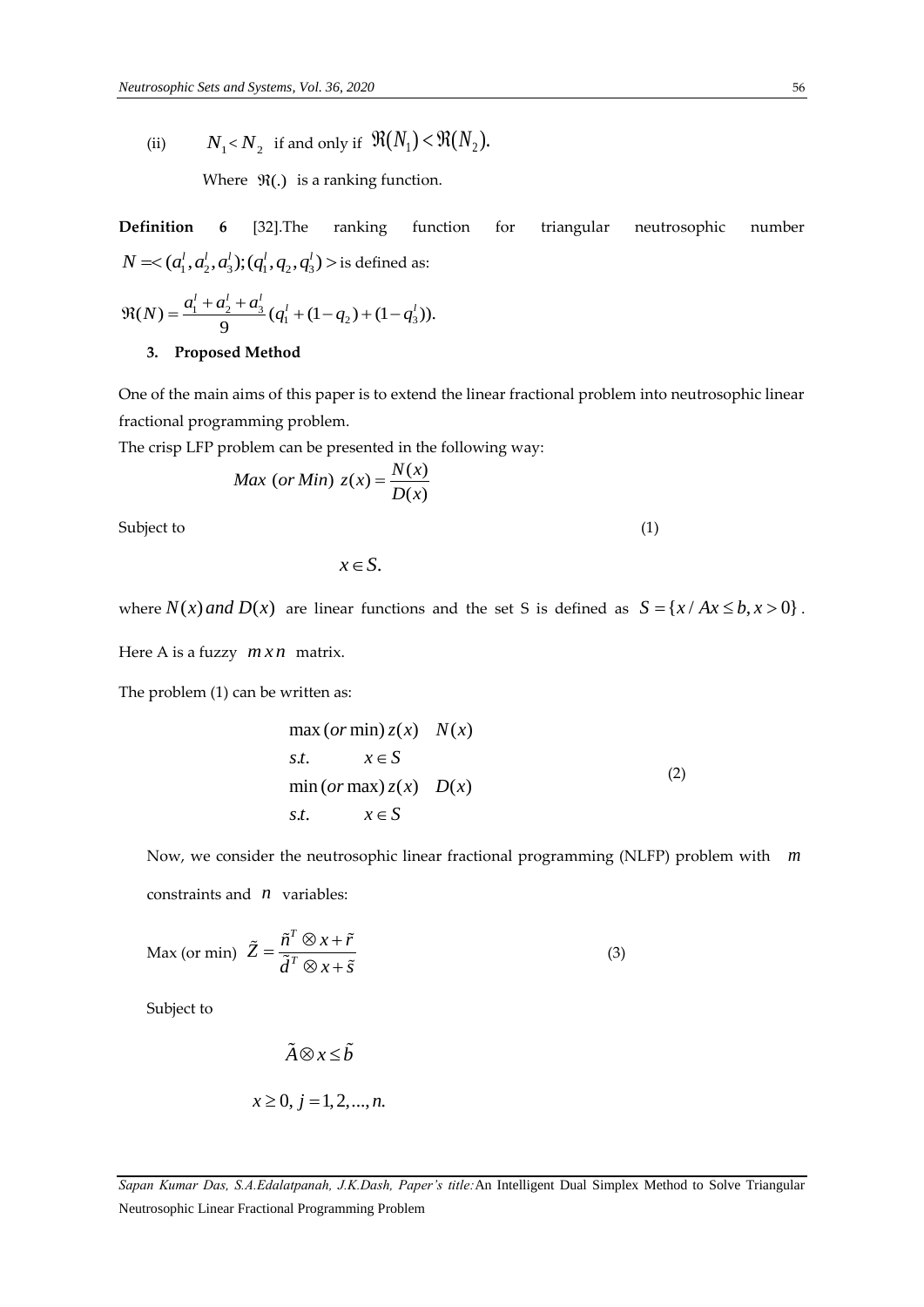where  $\tilde{n}^T = [\tilde{n}_{1\times i}^T]_{1\times n}$ ,  $\tilde{d}^T = [\tilde{d}_{1\times i}^T]_{1\times n}$  and rank  $(\tilde{A}, \tilde{b}) = rank(\tilde{A}) = m$ .  $\tilde{r}$  and  $\tilde{s} \in \Box$  are constants.

 Due to some challenges exists in the crisp methods, these methods cannot be tackling above NLFP problem, and to overcome the challenges, another strategy is proposed. The means of the proposed technique are described in the following algorithm:

*Sapan Kumar Das, S.A.Edalatpanah, J.K.Dash, Paper's title:*An Intelligent Dual Simplex Method to Solve Triangular Neutrosophic Linear Fractional Programming Problem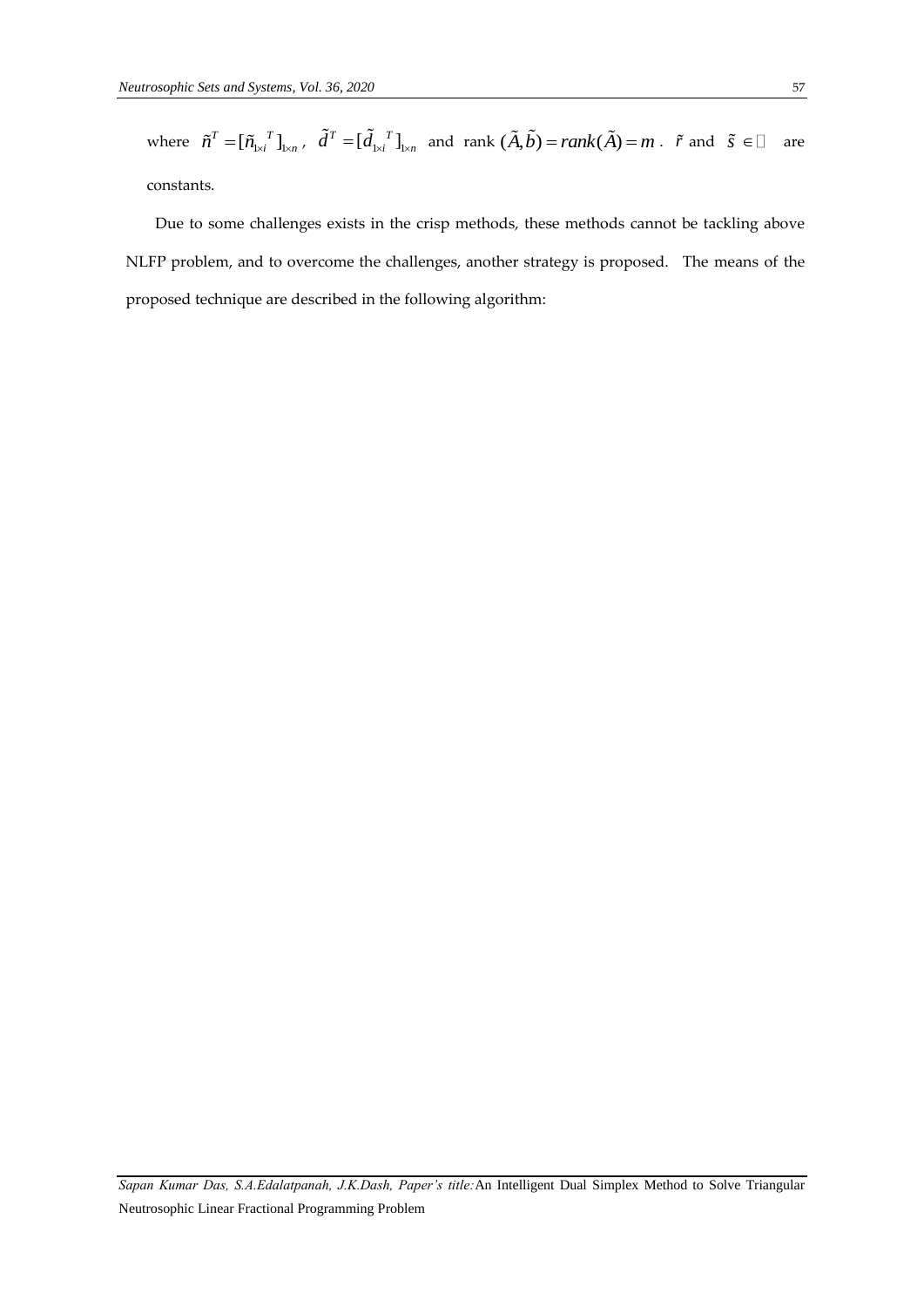**Step-1:**substituting  $\tilde{n}^T = [\tilde{n}_j]_{1 \times n}$ ,  $\tilde{d}^T = [\tilde{d}_j]_{1 \times n}$ ,  $\tilde{A} = [a_{ij}]_{m \times n}$ ,  $\tilde{r} = [\tilde{r}_j]_{1 \times n}$ ,  $\tilde{s} = [\tilde{s}_j]_{1 \times n}$  and  $\tilde{b} = [\tilde{b}_i]_{m \times 1}$ 

the above NLFP problem may be rewritten as :

*n*

 $\sum$ 

*j n*

 $\overline{a}$ 

1

 $\overline{a}$ 

 $\sum$ 

*j*

Max (or min)  $\tilde{Z}(x) = \frac{j-1}{n}$ 

Subject to (4)

$$
\sum_{i=1}^{m} \tilde{a}_{i,j} x_{j} \leq \tilde{b}_{i}
$$
  

$$
x_{j} \geq 0, i = 1, 2, m
$$

 $i^{\lambda}$ *j*  $j$ 

 $\ddot{}$ 

 $\tilde{n}$ <sub>*i*</sub> $x$ <sub>*i*</sub> +  $\tilde{r}$ 

 $j^{\mathcal{A}}j^{\mathcal{A}}j^{\mathcal{B}}$ 

 $\overline{+}$ 

 $d_i x_i + \tilde{s}$ 

**Step-2:**By considering the following triangular neutrosophic numbers:

$$
x_j \ge 0, l = 1, 2, Jm
$$
  
Step-2:By considering the following triangular neutrosophic numbers:  

$$
\tilde{n}_j = (l_j, m_j, n_j); (\mu_j, v_j, w_j), \tilde{d}_j = (c_j, d_j, f_j); (\mu_d, v_d, w_d), \tilde{a}_{ij} = (a_{ij}, b_{ij}, c_{ij}); (\mu_a, v_a, w_a),
$$

$$
\tilde{r}_j = (r_{j1}, r_{j2}, r_{j3}; \mu_j, v_{jr}, w_{jr}), \tilde{s}_j = (s_{j1}, s_{j2}, s_{j3}; \mu_j, v_{js}, w_{js}) \text{ and } \tilde{b}_i = (p_i, q_i, r_i); (\mu_b, v_b, w_b).
$$

the NLFP problem may be written as :

max (or min) 
$$
\tilde{Z}(x) = \frac{\sum_{j=1}^{n} (l_j, m_j, n_j; \mu_j, v_j, w_j) x_j + (r_{j1}, r_{j2}, r_{j3}; \mu_j, v_{jr}, w_{jr})}{\sum_{j=1}^{n} (c_j, d_j, f_j; \mu_d, v_d, w_d) x_j + (s_{j1}, s_{j2}, s_{j3}; \mu_{js}, v_{js}, w_{js})}
$$

subject to

$$
\sum_{j=1}^{n} (a_{ij}, b_{ij}, c_{ij}; \mu_j, v_j, w_j) x_j \le (p_i, q_i, r_i; \mu_j, v_j, w_j)
$$
  

$$
x_j \ge 0, i = 1, 2, ..., m.
$$

**Step-3.** To determine the optimal value of the above problem, we take transform the objective function into two neutrosophic linear programming problem and the problem may be written as follows:

(E-1) max (or min) 
$$
\tilde{Z}(x) = \sum_{j=1}^{n} (l_j, m_j, n_j; \mu_j, v_j, w_j) x_j + (r_{j1}, r_{j2}, r_{j3}; \mu_j, v_j, w_j)
$$

subject to

*Sapan Kumar Das, S.A.Edalatpanah, J.K.Dash, Paper's title:*An Intelligent Dual Simplex Method to Solve Triangular Neutrosophic Linear Fractional Programming Problem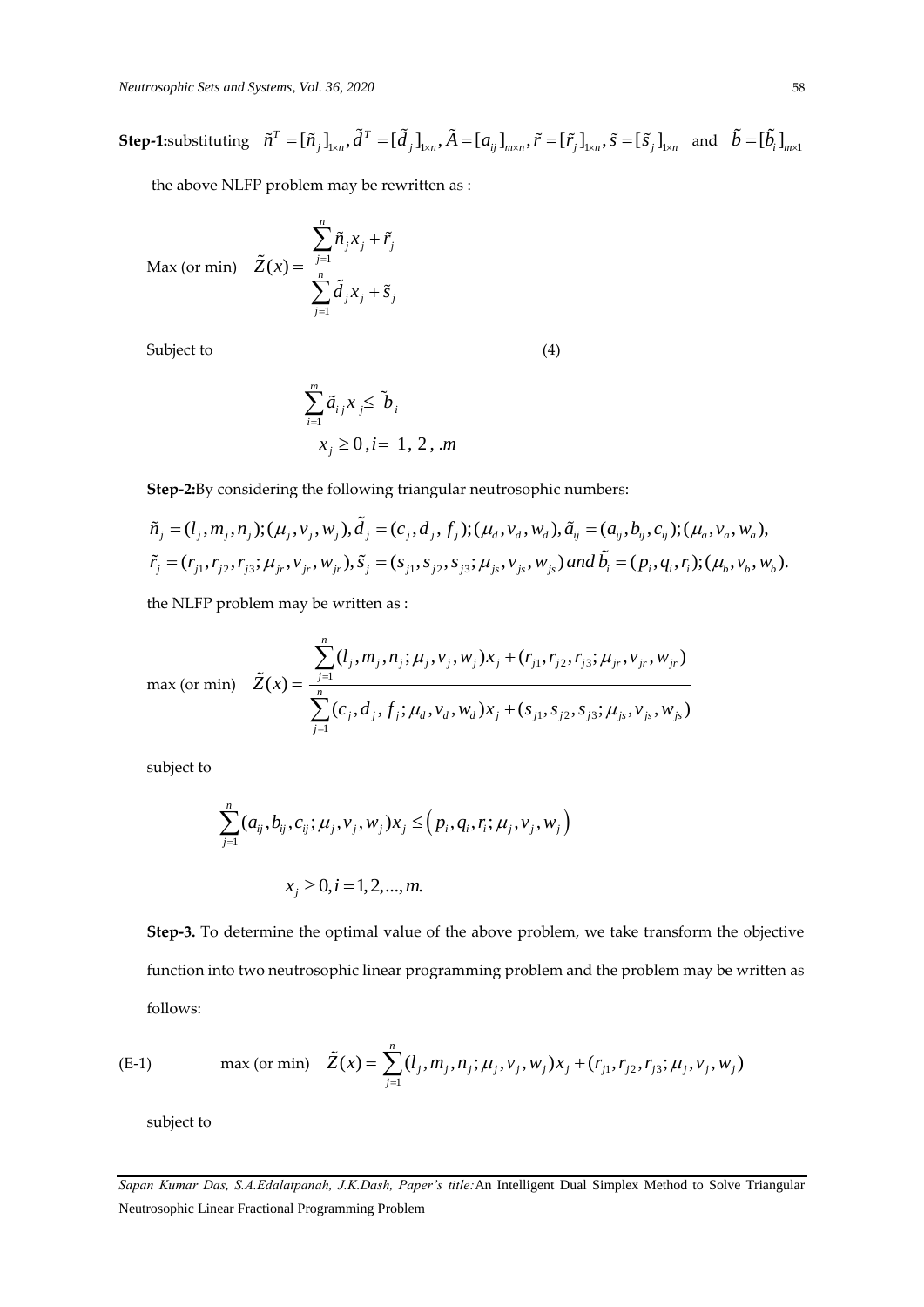$$
\sum_{j=1}^{n} (a_{ij}, b_{ij}, c_{ij}; \mu_j, v_j, w_j) x_j \le (p_i, q_i, r_i; \mu_j, v_j, w_j)
$$
  

$$
x_j \ge 0, i = 1, 2, ..., m.
$$

(E-2) min (or max) 
$$
\tilde{Z}(x) = \sum_{j=1}^{n} (c_j, d_j, f_j; \mu_j, v_j, w_j) x_j + (s_{j1}, s_{j2}, s_{j3}; \mu_j, v_j, w_j)
$$

subject to

$$
\sum_{j=1}^{n} (a_{ij}, b_{ij}, c_{ij}; \mu_j, v_j, w_j) x_j \le (p_i, q_i, r_i; \mu_j, v_j, w_j)
$$
  

$$
x_j \ge 0, i = 1, 2, ..., m.
$$

**Step-4:** Using arithmetic operations, defined in definition 5 and 7, the above NLP problems (E-1) and (E-2) are converted into crisp linear programming problems, separately.

(E-3) 
$$
\max (\text{or min}) \quad \tilde{Z}(x) = \Re(\sum_{j=1}^{n} (l_j, m_j, n_j; \mu_j, v_j, w_j) x_j + (r_{j1}, r_{j2}, r_{j3}; \mu_j, v_j, w_j))
$$

subject to

$$
\Re(\sum_{j=1}^{n} (a_{ij}, b_{ij}, c_{ij}; \mu_j, v_j, w_j) x_j \leq (p_i, q_i, r_i; \mu_j, v_j, w_j))
$$
  

$$
x_j \geq 0, i = 1, 2, ..., m.
$$

(E-4) min (or max) 
$$
\tilde{Z}(x) = \Re(\sum_{j=1}^{n} (c_j, d_j, f_j; \mu_j, v_j, w_j) x_j + (s_{j1}, s_{j2}, s_{j3}; \mu_j, v_j, w_j))
$$

subject to

$$
\Re(\sum_{j=1}^{n} (a_{ij}, b_{ij}, c_{ij}; \mu_j, v_j, w_j) x_j \leq (p_i, q_i, r_i; \mu_j, v_j, w_j))
$$
  

$$
x_j \geq 0, i = 1, 2, ..., m.
$$

**Step-5:** Now solve the above crisp LP problem (E-3) and (E-4) by using the dual simplex method. **Step-6:** Find the optimal solution of  $x_j$  by solving crisp LP problem obtained in Step-5.

*Sapan Kumar Das, S.A.Edalatpanah, J.K.Dash, Paper's title:*An Intelligent Dual Simplex Method to Solve Triangular Neutrosophic Linear Fractional Programming Problem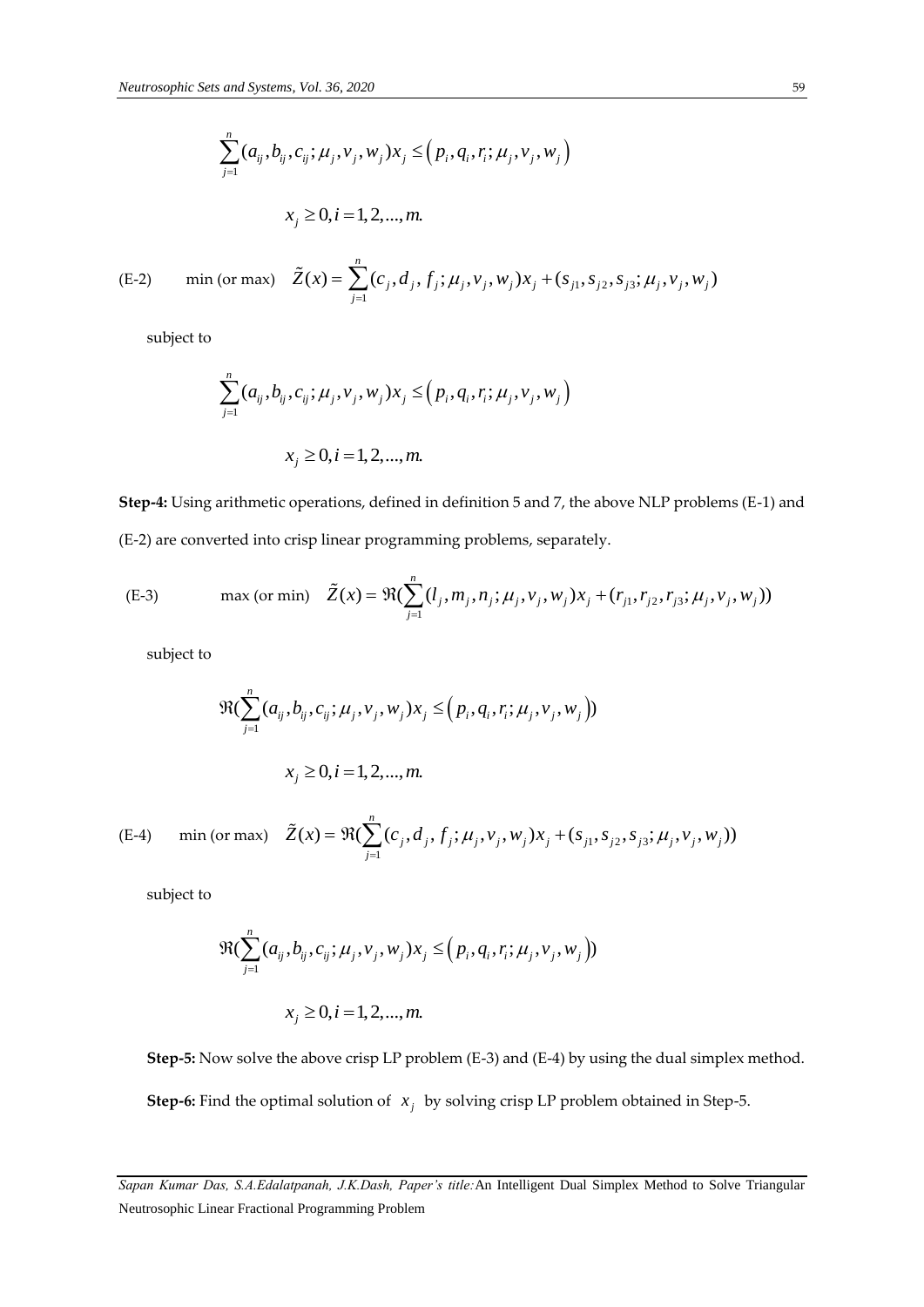**Step-7:** Find the fuzzy optimal value by putting  $x_j$  in both (E-3) and (E-4) and get crisp linear fractional programming problem.

#### **4. Numerical Example**

Here, we select a case of [28] to represent the model alongside correlation of existing technique.

## **Example-1**

In Jamshedpur City, India, A Wooden company is the producer of three kinds of products A, B and C with profit around 8, 7 and 9 dollar per unit, respectively. However the cost for each one unit of the above products is around 8, 9 and 6 dollars respectively. It is assume that a fixed cost of around 1.5 dollar is added to the cost function due to expected duration through the process of production. Suppose the raw material needed for manufacturing product A, B and C is about 4, 3 and 5 units per dollar respectively, the supply for this raw material is restricted to about 28 dollar. Man-hours per unit for the product A is about 5 hour, product B is about 3 hour and C is about 3 hour per unit for manufacturing but total Man-hour available is about 20 hour daily. Determine how many products A, B and C should be manufactured in order to maximize the total profit.

Let  $X_1, X_2$  and  $X_3$  component be the measure of A, B and C, individually to be created. Afterprediction of evaluated parameters, the above issue can be defined as the followingNLFPP:

$$
Max Z = \frac{8^{l} x_1 + 7^{l} x_2 + 9^{l} x_3}{8^{l} x_1 + 9^{l} x_2 + 6^{l} x_3 + 1.5^{l}}
$$

(5)

Subject to

$$
4l x1 + 3l x2 + 5l x3 \le 28l
$$
  

$$
5l x1 + 3l x2 + 3l x3 \le 20l
$$
  

$$
x1, x2, x3 \ge 0.
$$

Here we consider,

*Sapan Kumar Das, S.A.Edalatpanah, J.K.Dash, Paper's title:*An Intelligent Dual Simplex Method to Solve Triangular Neutrosophic Linear Fractional Programming Problem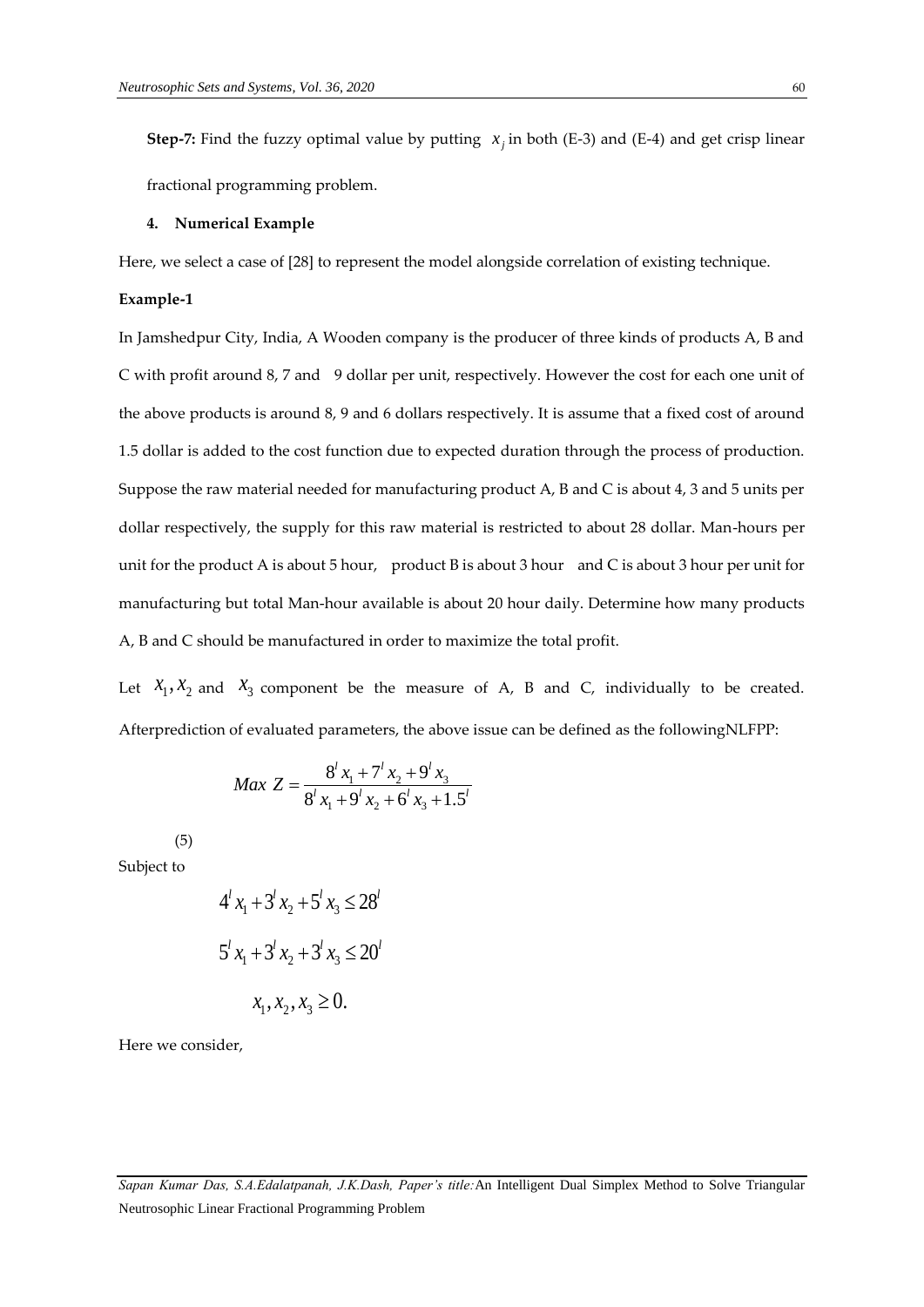Neutrophic Research Extra (7,8,9,0.5,0.0,0.3),7 (8,9,100,8,0,1,0.4),6 (4,6,8;0.75,0.25,0.1)<br>
1.5 = (1,4,5,2,0,5,0,4,2,0,4,2,4 = (3,4,5,0,4,0,6,0,7)," = (2,3,4,1,0,25,0,3)," = (4,5,6,0,3,0,4,0,1<br>
23 = (25,2,3,9,0,5,0,5,0,2 Neutrosophic Sets and Systems, Vol. 36, 2020<br>  $8^l = (7,8,9;0.5,0.8,0.3), 7^l = (6,7,8;0.2,0.6,0.5), 9^l = (8,9,100.8,0.1,0.4), 6^l = (4,6,8;0.75,0.25,0.1),$ <br>  $1.5^l = (1,1.5,2;0.75,0.5,0.25), 4^l = (3,4,5;0.4,0.6,0.5), 3^l = (2,3,4;1,0.25,0$  $8<sup>1</sup> = (7,8,9;0.5,0.8,0.3), 7<sup>1</sup> = (6,7,8;0.2,0.6,0.5), 9<sup>1</sup> = (8,9,100.8,0.1,0.4), 6<sup>1</sup> = (4,1.5,2;0.75,0.5,0.25), 4<sup>1</sup> = (3,4,5;0.4,0.6,0.5), 3<sup>1</sup> = (2,3,4;1,0.25,0.3), 5<sup>1</sup> = (25,28,30;0.4,0.25,0.6), 20<sup>1</sup> =$ *l eutrosophic Sets and Systems, Vol. 36, 2020*<br> $l = (7, 8, 9; 0.5, 0.8, 0.3), 7<sup>1</sup> = (6, 7, 8; 0.2, 0.6, 0.5), 9<sup>1</sup> = (8, 9, 100.8, 0.1, 0.4), 6<sup>1</sup>$  $l = (25, 28, 30; 0.4, 0.25, 0.6), 20<sup>l</sup> =$ trosophic Sets and Systems, Vol. 36, 2020<br>=  $(7,8,9;0.5,0.8,0.3), 7' = (6,7,8;0.2,0.6,0.5), 9' = (8,9,100.8,0.1,0.4), 6' = (4,6,8;0.75,0.2)$ bsophic Sets and Systems, Vol. 36, 2020<br>
(7, 8, 9; 0.5, 0.8, 0.3), 7<sup>1</sup> = (6, 7, 8; 0.2, 0.6, 0.5), 9<sup>1</sup> = (8, 9, 100.8, 0.1, 0.4), 6<sup>1</sup> = (4, 6, 8; 0.75, 0.25, 0.<br>
= (1, 1.5, 2; 0.75, 0.5, 0.25), 4<sup>1</sup> = (3, 4, 5; 0.4, 0.  $(7,8,9;0.5,0.8,0.3),7<sup>1</sup> = (6,7,8;0.2,0.6,0.5),9<sup>1</sup> = (8,9,1)<sup>1</sup>$ <br>= (1,1.5,2;0.75,0.5,0.25),4<sup>1</sup> = (3,4,5;0.4,0.6,0.5),3<sup>1</sup> = (<br>= (25,28,30;0.4,0.25,0.6),20<sup>1</sup> = (18,20,22;0.9,0.2,0.6)

Presently the problem is modified as follows:

$$
28' = (25, 28, 30; 0.4, 0.25, 0.6), 20' = (18, 20, 22; 0.9, 0.2, 0.6)
$$
  
Presently the problem is modified as follows:  

$$
Max \ Z = \frac{(7, 8, 9; 0.5, 0.8, 0.3)x_1 + (6, 7, 8; 0.2, 0.6, 0.5)x_2 + (8, 9, 10.8, 0.1, 0.4)x_3}{(7, 8, 9; 0.5, 0.8, 0.3)x_1 + (8, 9, 10.8, 0.1, 0.4)x_2 + (4, 6, 8; 0.75, 0.25, 0.1)x_3 + (1, 1.5, 2; 0.75, 0.5, 0.25)}
$$

Subject to

Subject to  
\n
$$
(3, 4, 5; 0.4, 0.6, 0.5)x_1 + (2, 3, 4; 1, 0.25, 0.3)x_2 + (4, 5, 6; 0.3, 0.4, 0.8)x_3 \le (25, 28, 30; 0.4, 0.25, 0.6)
$$
\n
$$
(4, 5, 6; 0.3, 0.4, 0.8)x_1 + (2, 3, 4; 1, 0.25, 0.3)x_2 + (2, 3, 4; 1, 0.25, 0.3)x_3 \le (18, 20, 22; 0.9, 0.2, 0.6)
$$

 $x_1, x_2, x_3 \geq 0.$ 

Utilizing Step 2 the NFP problem can be transformed into two NLP problem as:

 $Max Z = (7,8,9;0.5,0.8,0.3)x_1 + (6,7,8;0.2,0.6,0.5)x_2 + (8,9,10.8,0.1,0.4)x_3$ 

(E-1) Subject to Max Z = (7,8,9;0.5,0.8,0.3) $x_1$  + (6,7,8;0.2,0.6,0.5) $x_2$  + (8,9,10.8,0.1,0.4) $x_3$ <br>
Subject to<br>
(3,4,5;0.4,0.6,0.5) $x_1$  + (2,3,4;1,0.25,0.3) $x_2$  + (4,5,6;0.3,0.4,0.8) $x_3 \le (25, 28, 30; 0.4, 0.25, 0.6)$ <br>
(4,5,6;0,3,0, Subject to<br>
(3, 4, 5; 0.4, 0.6, 0.5)  $x_1 + (2,3,4;1,0.25,0.3) x_2 + (4,5,6;0.3,0.4,0.8) x_3 \le (25,28,30;0.4,0.25,0.4)$ <br>
(4, 5, 6; 0.3, 0.4, 0.8)  $x_1 + (2,3,4;1,0.25,0.3) x_2 + (2,3,4;1,0.25,0.3) x_3 \le (18,20,22;0.9,0.2,0.6)$  $(4, 5, 6; 0.3, 0.4, 0.8)x_1 + (2, 3, 4; 1, 0.25, 0.3)x_2 + (2, 3, 4; 1, 0.25, 0.3)x_3 \le (18, 20, 22; 0.9, 0.2, 0.$ <br> $x_1, x_2, x_3 \ge 0.$ <br>Max  $Z = (7, 8, 9; 0.5, 0.8, 0.3)x_1 + (8, 9, 10.8, 0.1, 0.4)x_2 + (4, 6, 8; 0.75, 0.25, 0.1)x_3 + (1, 1.$ 

$$
x_1, x_2, x_3 \ge 0.
$$

(E-2) Subject to

1 bject to<br>
(3,4,5;0.4,0.6,0.5)  $x_1 + (2,3,4;1,0.25,0.3) x_2 + (4,5,6;0.3,0.4,0.8) x_3 \le (25,28,30;0.4,0.25,0.6)$ <br>
(4.5,6;0,3,0,4,0,8)  $x_1 + (2,3,4;1,0.25,0.3) x_2 + (4,5,6;0.3,0.4,0.8) x_3 \le (25,28,30;0.4,0.25,0.6)$ ubject to<br>
(3, 4, 5; 0.4, 0.6, 0.5)  $x_1 + (2,3,4;1,0.25,0.3) x_2 + (4,5,6;0.3,0.4,0.8) x_3 \le (25,28,30;0.4,0.25,0.4)$ <br>
(4, 5, 6; 0.3, 0.4, 0.8)  $x_1 + (2,3,4;1,0.25,0.3) x_2 + (2,3,4;1,0.25,0.3) x_3 \le (18,20,22;0.9,0.2,0.6)$ 

$$
x_1, x_2, x_3 \ge 0.
$$

Using Step-3, the ranking function the problem (E-1) and (E-2) can be written as follows: *Max*  $Z = 3.73x_1 + 2.56x_2 + 6.9x_3$ 

(E-1) Subject to

$$
1.73x_1 + 2.45x_2 + 1.83x_3 \le 14.29
$$
  

$$
1.83x_1 + 2.45x_2 + 2.45x_3 \le 14
$$

*Sapan Kumar Das, S.A.Edalatpanah, J.K.Dash, Paper's title:*An Intelligent Dual Simplex Method to Solve Triangular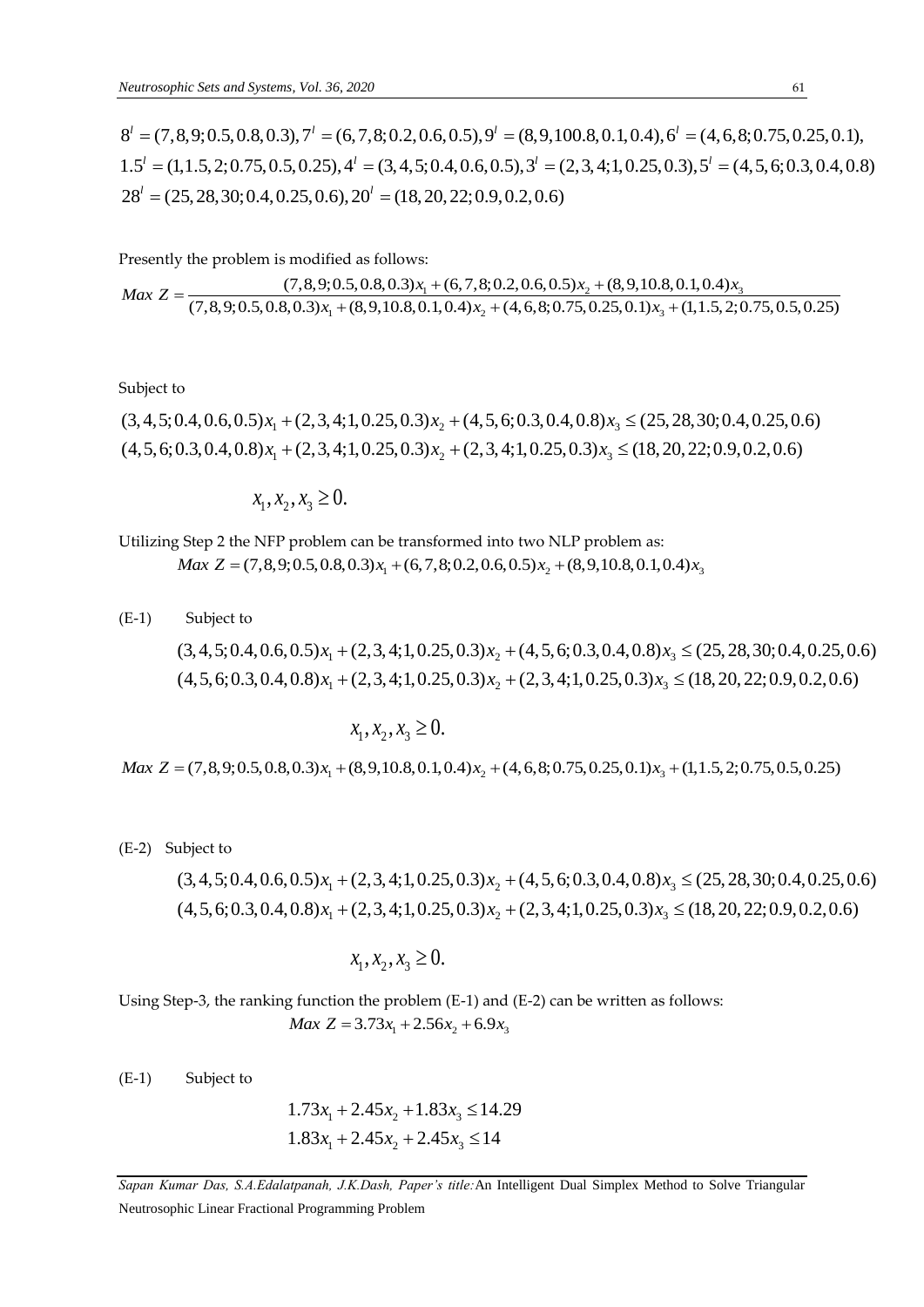$$
x_1, x_2, x_3 \ge 0.
$$

$$
Max\ Z = 3.73x_1 + 6.9x_2 + 4.8x_3 + 1
$$

(E-2) Subject to

$$
1.73x_1 + 2.45x_2 + 1.83x_3 \le 14.29
$$
  

$$
1.83x_1 + 2.45x_2 + 2.45x_3 \le 14
$$

 $x_1, x_2, x_3 \geq 0.$ 

Now solve the problem (E-1) by dual simplex method *Max*  $Z = 3.73x_1 + 2.56x_2 + 6.9x_3$ 

(E-3) Subject to

$$
1.73x_1 + 2.45x_2 + 1.83x_3 \le 14.29
$$
  

$$
1.83x_1 + 2.45x_2 + 2.45x_3 \le 14
$$

$$
x_1, x_2, x_3 \ge 0.
$$

Now the problem (E-3) is solved by dual simplex method and get the optimal solution is as:

 $x_1 = 0, x_2 = 0, x_3 = 5.71$  and the objective solution is  $z = 39.42$ .

$$
Max\ Z = 3.73x_1 + 6.9x_2 + 4.8x_3 + 1
$$

(E-4) Subject to

$$
1.73x_1 + 2.45x_2 + 1.83x_3 \le 14.29
$$
  

$$
1.83x_1 + 2.45x_2 + 2.45x_3 \le 14
$$

$$
x_1, x_2, x_3 \ge 0.
$$

Now the problem (E-4) is solved by dual simplex method and get the optimal solution is as:

 $x_1 = 0, x_2 = 2.65, x_3 = 3.05$  and the objective solution is  $z = 33.92$ .

Finally, the optimum solution of crisp linear fractional programming problem is obtained. Thus,

$$
\max z = \frac{39.42}{33.92} = 1.16
$$

By comparing the results of objective solutions, we can conclude that our solution is more maximize the cost.

*Sapan Kumar Das, S.A.Edalatpanah, J.K.Dash, Paper's title:*An Intelligent Dual Simplex Method to Solve Triangular Neutrosophic Linear Fractional Programming Problem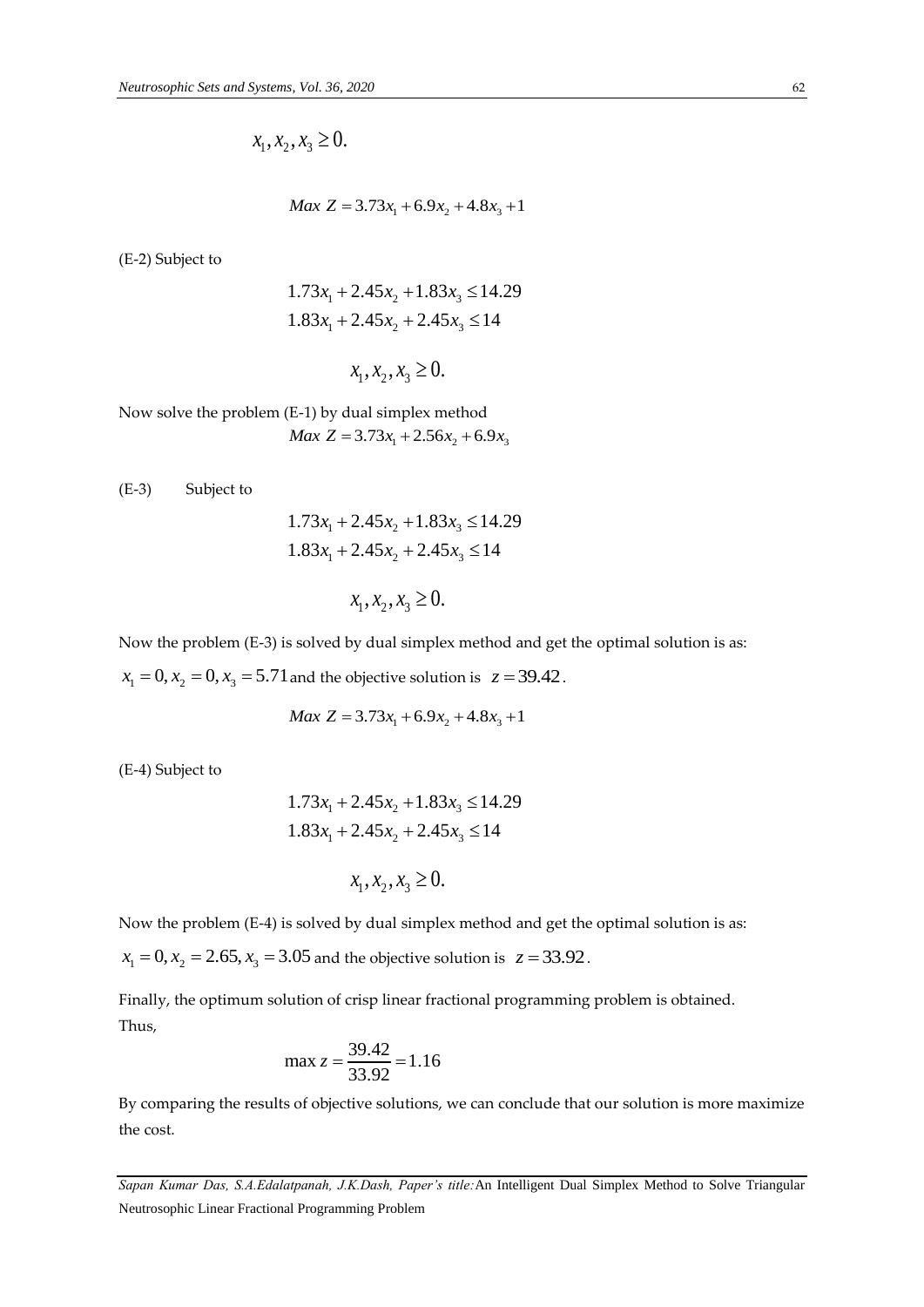$$
1.16 = z_{(Proposed Method)} > z_{(Evisting Method[28])} = 1
$$

By comparing the results of the proposed method with existing method [28] based on ranking function and ordering by using Definition 6, we can conclude that our result is more effective, because:

$$
\begin{aligned} \text{effective, because:} \\ 0.208 &= z_{\text{(Proposed Method)}} > z_{\text{(Existing Method[28])}} = 0.069 \,. \end{aligned}
$$

This example has been solved by the proposed method to show that one can overcome the limitations of the existing method [28] by using the proposed method. Earlier this problem was also solved by Abel-Basset [28]. Obtained result of the present method has been compared with the results of existing method [28]. It is worth mentioning that one may check that the results obtained by the existing method may not satisfy the constraints properly where the results obtained by the present method satisfied those constraints exactly. Based on the ranking function the proposed method is higher optimized the value as compare to the existing method. In the proposed methodology the FFLP problem turns into a crisp linear programming problem and that problem is solved by using LINGO Version 13.0.

#### **Result Analysis:**

In this segment, we give an outcome examination of the proposed strategy with existing technique. In the above writing perusing, we infer that there is exceptionally less exploration paper for taking care of neutrosophic LFP issue. In this manner, we consider the traditional LFP issue and fuzzy LFP issue for correlation with our proposed strategy.

 Our proposed outcomes are better than traditional LFP [22] and fluffy LFP [56] model. The objective solution of our proposed technique is 1.16, anyway in the current strategy [22,56] the objective solution is 1.09. Obviously our target arrangement is maximized.

 In real-life problem, the leaders faces numerous issue to take choice as truth, not truth and bogus. In any case, in Das et al. [56] the fluffy model the leaders consider just truth work. This is the

*Sapan Kumar Das, S.A.Edalatpanah, J.K.Dash, Paper's title:*An Intelligent Dual Simplex Method to Solve Triangular Neutrosophic Linear Fractional Programming Problem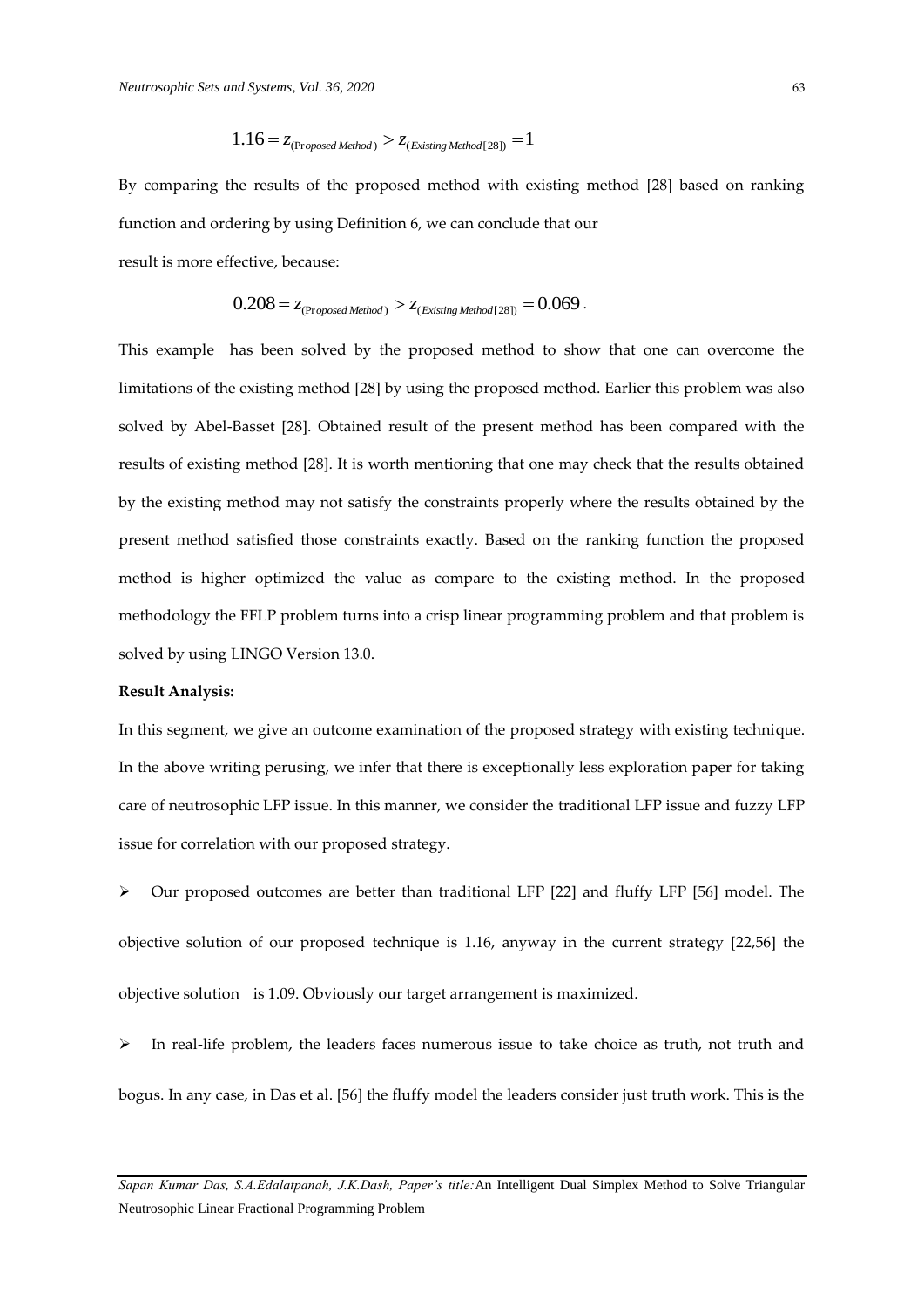fundamental downside of Das et al. fluffy model. Taking these points of interest, we proposed new technique.

Our model is applied in any genuine issue.

 $\triangleright$  In the above conversation, we reason that our model is another approach to deal with the vulnerability and indeterminacy in genuine issue.

## **5. Conclusions**

This paper introduced a novel method for solving NLFP problem where all the parameters are triangular neutrosophic numbers except decision variables. In our proposed method, NLFP problem is transformed into two equivalent NLP problems and the resultant problem is converted into crisp LP problem by using ranking function. Dual simplex method is used for solving the crisp LP problem. From the computational discussion, we conclude that with respect to the existing method [28], proposed method has less computational steps and the optimum solution is maximize the values. The proposed method NLFP problem has successfully overcome the drawbacks of the existing work [28]. Finally, from the procured results, it might be derived that the model is capable and supportive.

**Funding:** "This research received no external funding"

## **References**

- [1]. A. Charnes, W. W. Cooper, Programming with linear fractional functional, naval Research Logistic Quarterly, 1962, 9, 181-186.
- [2]. B. Pop, I. M. Stancu-Minasian, A method of solving fully fuzzified linear fractional programming problems, Journal of Applied Mathematical Computation, 2008,27, 227-242.

*Sapan Kumar Das, S.A.Edalatpanah, J.K.Dash, Paper's title:*An Intelligent Dual Simplex Method to Solve Triangular Neutrosophic Linear Fractional Programming Problem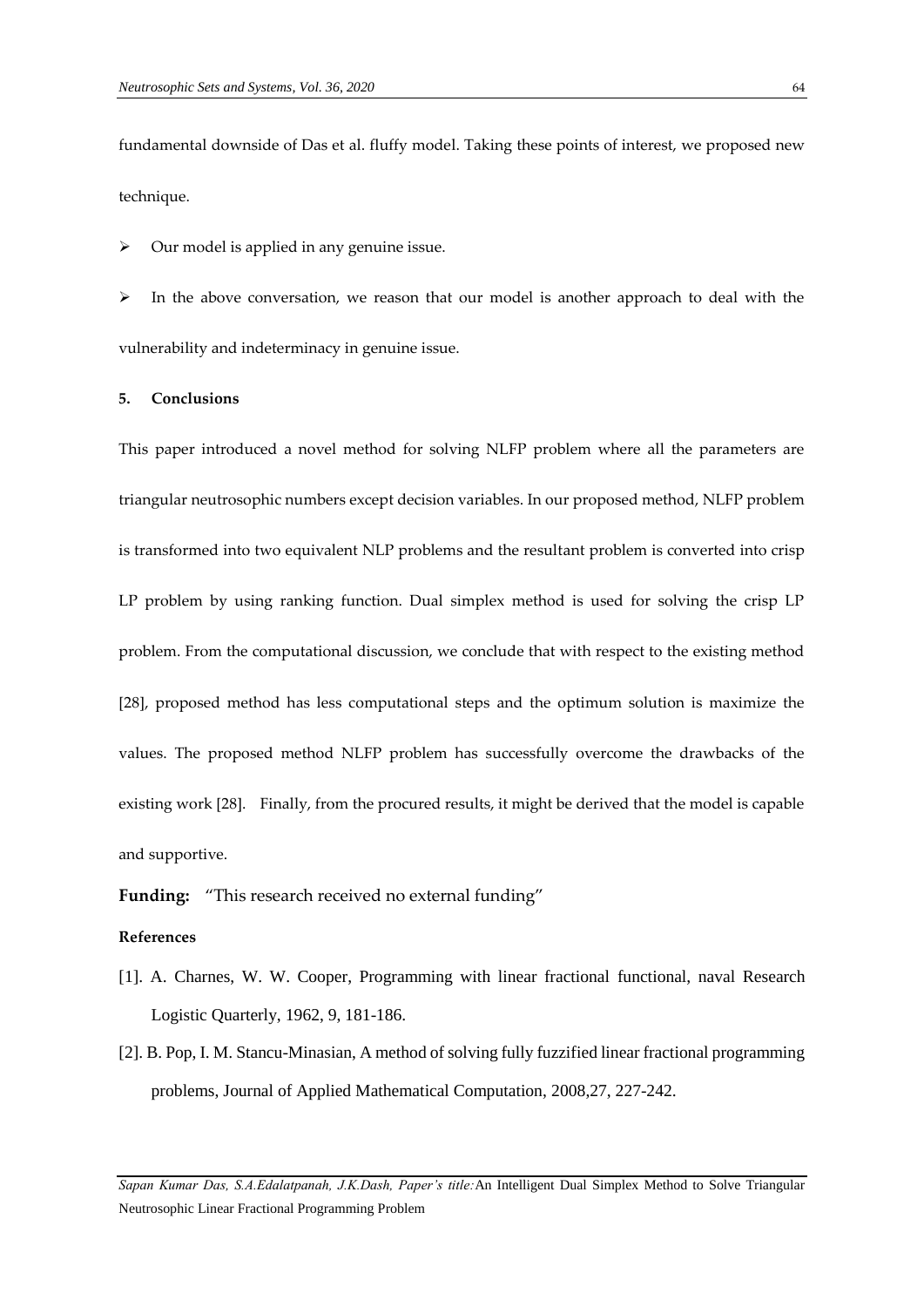- [3]. B. Stanojevic, I. M. Stancu-Minasian, Evaluating fuzzy inequalities and solving fully fuzzified linear fractional programs, Yugoslav Journal of Operation Research,2012, 1, 41-50.
- [4]. B. Stanojevic, I. M. Stancu-Minasian, On solving fuzzified linear fractional programs, Advanced Modeling and Optimization, 2009,11, 503-523.
- [5]. D. Dutta, R. N. Tiwari, J. R. Rao, Multiple objective linear fractional programming- A fuzzy set theoretic approach, Fuzzy Sets Systems, 12, 52, 39-45.
- [6] Veeramani, C and Sumathi, M. A new method for solving fuzzy linear fractional programming problems, Journal of Intelligent and Fuzzy System, 2016, 31, 1831-1843.
- [7]. J.J. Buckley, T. Feuring, Evolutionary algorithm solution to fuzzy problems: fuzzy linear programming, Fuzzy Sets and Systems, 2000, 109,35-53.
- [8] Veeramani, C. and M. Sumathi, Solving the linear fractional programming problem in a fuzzy environment: Numerical approach. Applied Mathematical Modelling, 2016. 40, 6148-6164.
- [9] D.F. Li and S. Chen, A fuzzy programming approach to fuzzy linear fractional programming with fuzzy coefficients, *Journal of Fuzzy Mathematics,* 1996,4, 829–834.
- [10] M.K. Luhandjula, Fuzzy approaches for multiple objectivelinear fractional optimization,*Fuzzy Sets System,,1984,* **13,**11–23.
- [11] S Das, S.A.Edalatpanah and T. Mandal, A proposed model for solving fuzzy linear fractional programming problem: Numerical Point of View, Journal of Computational Sciences[,](https://doi.org/10.1016/j.jocs.2017.12.004) [https://doi.org/10.1016/j.jocs.2017.12.004,](https://doi.org/10.1016/j.jocs.2017.12.004) 2018.
- [12] S Das, S.A.Edalatpanah and T. Mandal, A New Approach For Solving Fully Fuzzy Linear Fractional Programming Problems Using The Multi-Objective Linear Programming, RAIRO-Operation Research, 2017, 51, 285-297.
- [13] S. Das, T. Mandal, S.A. Edalatpanah,A mathematical model for solving fully fuzzy linear programming problem with trapezoidal fuzzy numbers, Applied Intelligence, 2016, 46,509-519.
- [14] S. Das, T. Mandal, A new model for solving fuzzy fuzzy linear fractional programming problem with ranking function. Journal of Applied Research on Industrial Engineering, 2017, .4, 89-96.

*Sapan Kumar Das, S.A.Edalatpanah, J.K.Dash, Paper's title:*An Intelligent Dual Simplex Method to Solve Triangular Neutrosophic Linear Fractional Programming Problem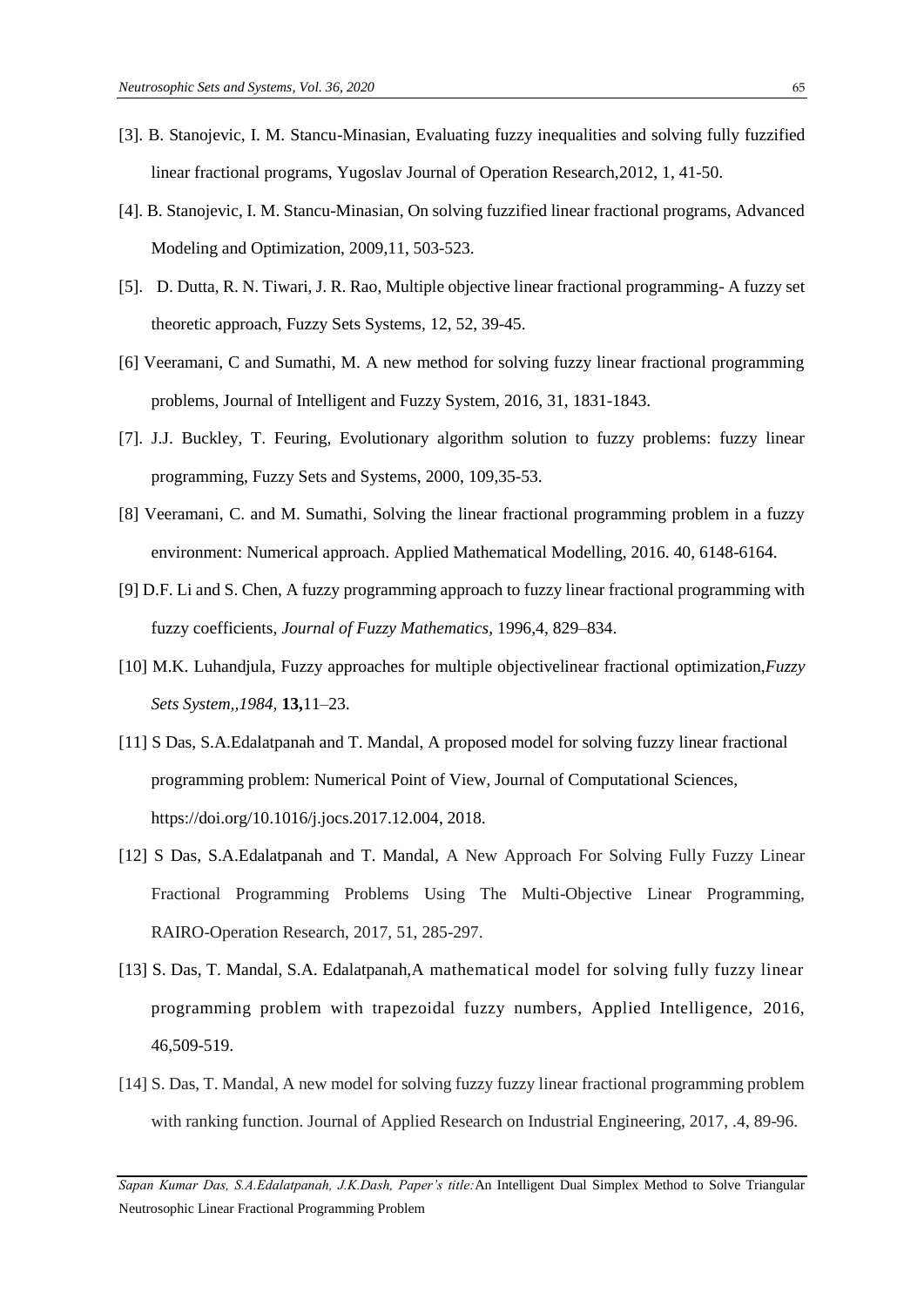- [15] C. Veeramani and M. Sumathi, Fuzzy mathematical programming approach for solving fuzzy linear fractional programming problem, RAIRO Operation Research, 2014, 48,109-122.
- [16] L.A.Zadeh, Fuzzy Sets, Inf. And Cont., 1965, 8, 338-353.
- [17] N. Safaei, A new method for solving fully fuzzy linear fractional programming with a triangular fuzzy numbers, 2014, 3, 273-281.
- [18] S. Das, T. Mandal, S. A. Edalatpanah, A note on " A new method for solving fully fuzzy linear fractional programming with a triangular fuzzy numbers", App. Math. And Comp. Intel., 2015, 4, 361–367.
- [19] S. Das, A new method for solving fuzzy linear fractional programming problem with new ranking function, 2019, 8, 375-387.
- [20] M.K. Mehlawat and S. Kumar, A solution procedure for a linear fractional programming problem with fuzzy numbers, *Advances in Intelligent and Soft Computing, 2012,* 130,1037–1049.
- [21] S. Das, T. Mandal, S. A. Edalatpanah, A note on "A new method for solving fully fuzzy linea r fractional programming with a triangular fuzzy numbers", App. Math. and Comp. Intel., 2015, 4, 361–367.
- [22] S. Das, T. Mandal, S. A. Edalatpanah, A new method for solving linear fractional programmin g problem with absolute value functions, International Journal of Operation Research, (2016) ( In Press).
- [23] S. Das, T. Mandal, A MOLFP method for solving linear fractional programming under fuzzy environment, International Journal of Research in Industrial Engineering, 2017,6, 202-213.
- [24] KT. Atanassov, Intuitionistic fuzzy sets, Fuzzy Sets Syst, 1986, 20, 87-96.
- [25] B. Stanojević, and Stanojevic, M., Solving method for linear fractional optimization problem with fuzzy coefficients in the objective function, International Journal of Computers Communication & Control, 2013, 8, 136-145.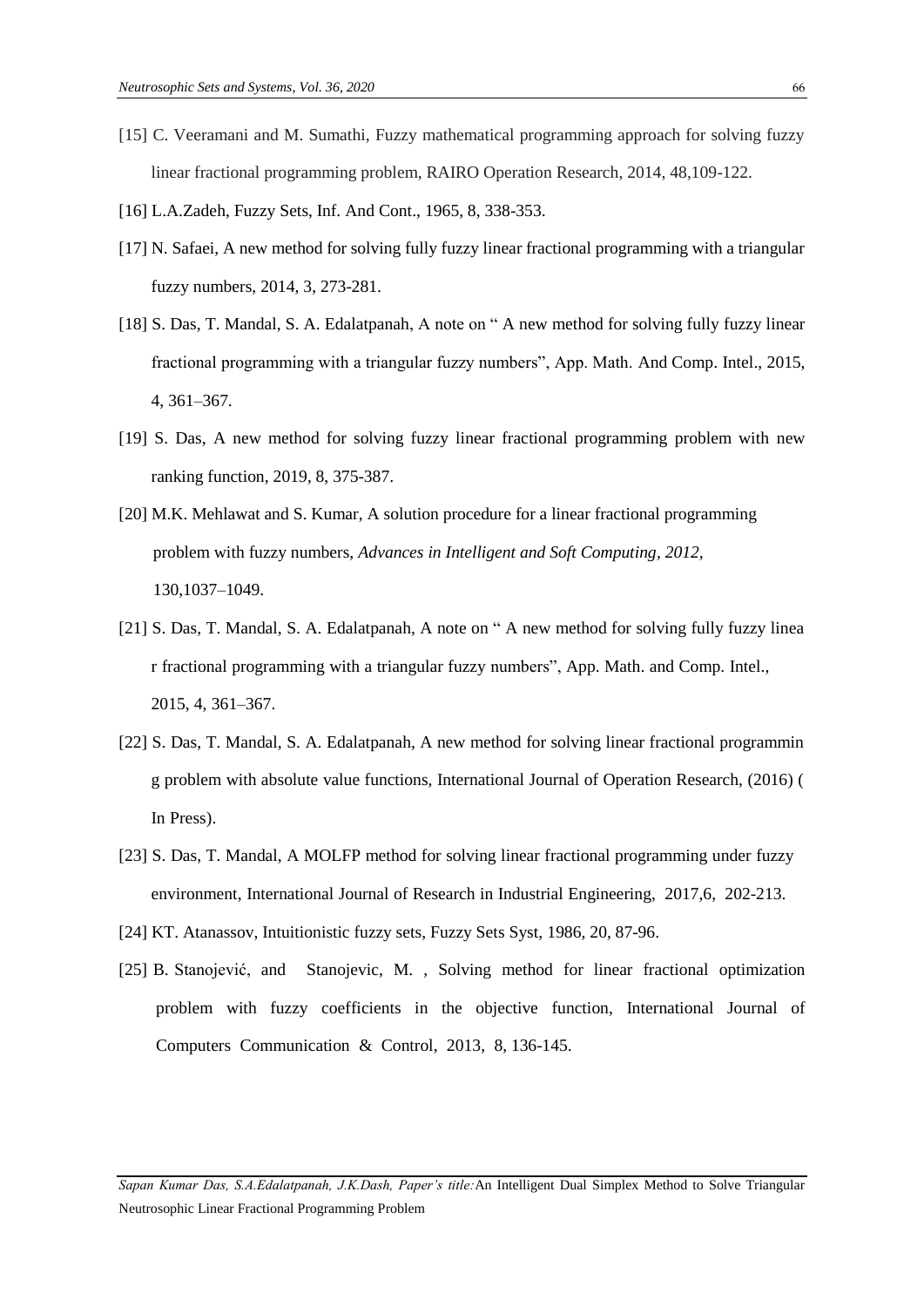- [26]H. Saberi Najafi, S.A. Edalatpanah, and H. Dutta, A nonlinear model for fully fuzzy linear programming with fully unrestricted variables and parameters. Alexandria Engineering Journal, 2016.
- [27] Smarandache, F. A Unifying Field in Logics: Neutrosophic Logic. Neutrosophy,Neutrosophic Set, Neutrosophic Probability: Neutrosophic Logic. Neutrosophy,NeutrosophicSet, Neutrosoph ic Probability, Infinite Study.
- [28] M. Abdel-basset, M. Mohamed and F. Smarandache, Linear fractional programming Based on triangular neutrosophic numbers, International Journal of Applied Management Sciences, 2019,11,1-20.
- [29] P. Biswas, S. Pramanik & B.C. Giri, TOPSIS method for multi-attribute group decesion making under single-valued neutrosophic environment, Neural computing and Applications,20 18, 27,727-737.
- [30] M. Darehmiraki, A solution for the neutrosophic linear programming problem with a new ranking function, Optimization theory based on Neutrosophic and Plithogenic Sets,(2020).
- [31] A. Nafei et al., A new method for solving interval neutrosophic linear programming problems,ActaPolytechnicaHungarica, 2020, 1-17.
- [32] S.A. Edalatpanah, Data envelopment analysis based on triangular neutrosophic numbers, CAAI Transactions on Intelligence Technology, 2020, (In Press).
- [33]S.A.Edalatpanah, A Nonlinear Approach for NeutrosophicLinear Programming. Journal of Applied Research on Industrial Engineering, 2019,6, 358-366.
- [34]S.A.Edalatpanah, .A Direct Model for TriangularNeutrosophic Linear Programming. I nternational Journal of Neutrosophic Science , 2020, 1, 15-24.
- [35] E. S. Ammar, T. Eljerbi, On solving fuzzy rough multi-objective integer linear fractional programming problem, Journal of Intelligent & Fuzzy Systems, 2019, 1-13.
- [36] R. Arya, P. Singh, S. Kumari, M.S. Obaidat, An approach for solving fully fuzzy multi-objective linear fractional optimization problems, Soft Computing, 2019,1-15.
- [37] F. Smarandache, Introduction of neutrosophic statistics, Sitech and Education Publisher,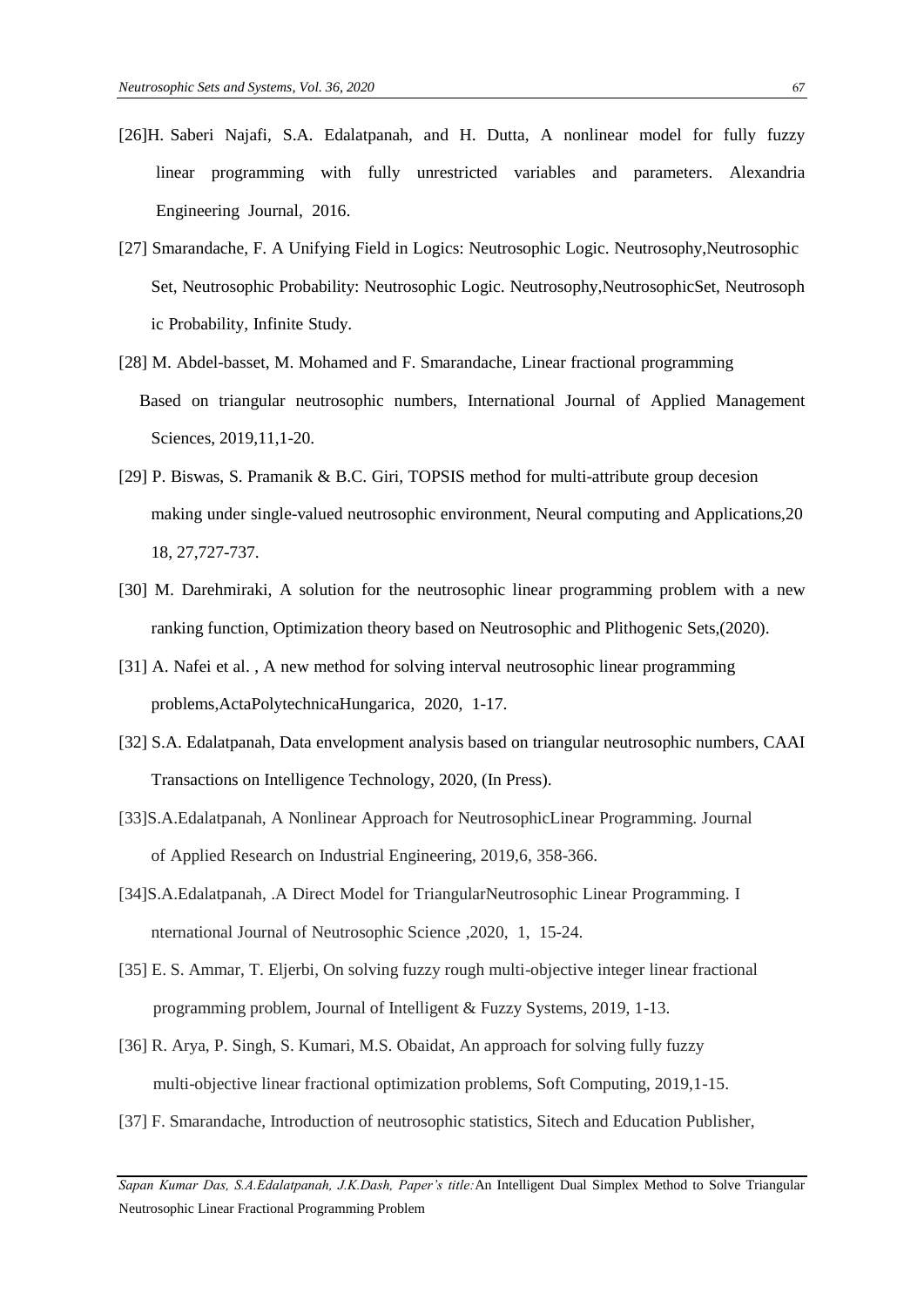Craivoa 2013.

- [38]M. Abdel-Basset, M. Gunasekaran, M. Mohamed, & F. Smarandache, A novel method for solving the fully neutrosophic linear programming problems. Neural Computi and Applications,2019, 31, 1595-1605.
- [39] I. Maiti, T. Mandal, S. Pramanik, Neutrosophic goal programming strategy for multi-level multi-objective linear programming problem, Journal of Ambient Intelligence and Humanized Computing, 2019, 1-12.
- [40] S. Pramanik, PP Dey, Multi-level-linear programming problem with neutrosophic numbers:A goal programming strategy, Neutrosophic Sets Syst., 2019,29.
- [41] S. Pramanik,PP. Dey, Bi-level linear programming problem with neutrosophic numbers, Neutrosophic Sets Syst,2018, 21, 110-121.
- [42] S. Pramanik, D. Banerjee, Neutrosophic number goa programming for multi-objective linear programming problem in neutrosophic number environment, MOJ Res Rev,2018, 1, 135-141.
- [43] J. Ye, Neutrosophic number linear programming method and its application under neu trosophic number environments, Soft Computing, 2018,22, 4639-4646.
- [44] J.Ye, Priortized aggregation operators of trapezoidal intuitionistic fuzzy sets and their application to multicriteria decision making, Neural Computation Application,2014,25, 1447-1454.
- [45] H. wang, F. Smarandache, YQ Zhang, R. Sunderraman, Single valued neutrosophic sets, Multispace and Multistruct, 2010,4, 410-413.
- [46] P. Biswas, S. Pramanik, BC Giri, Entropy based grey relational analysis method for multi-attribute decision making under single valued neutrosophic assessments, Neutrosophic Sets System, 2014, 2, 105-113.
- [47] P. Biswas, S. Pramanik, BC Giri, A new methodology for neutrosophic multi-attribute decision making with unknown weight information, Neutrosophic Sets System, 2014, 3, 42-50.
- [48] S. Broumi, F. Smarandache, Single valued neutrosophic trapezoid linguistic aggregation operators based multi-attibute decision making, Bull Pur Appl Sci Math Stat, 2014, 33,

*Sapan Kumar Das, S.A.Edalatpanah, J.K.Dash, Paper's title:*An Intelligent Dual Simplex Method to Solve Triangular Neutrosophic Linear Fractional Programming Problem